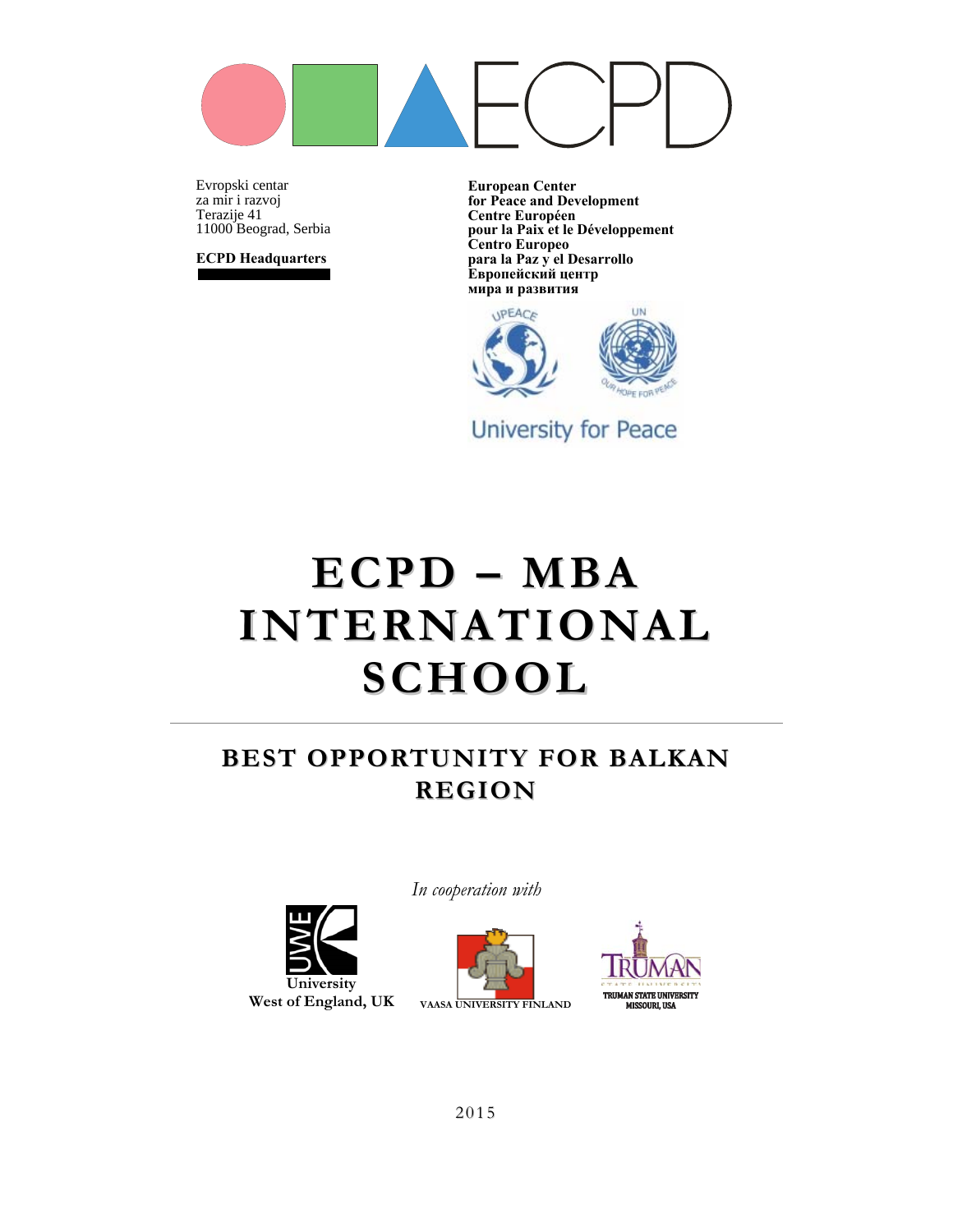| <b>CORE FACULTY</b> |  |
|---------------------|--|
|                     |  |
|                     |  |
|                     |  |
|                     |  |
|                     |  |
|                     |  |
|                     |  |
|                     |  |
|                     |  |
|                     |  |
|                     |  |
|                     |  |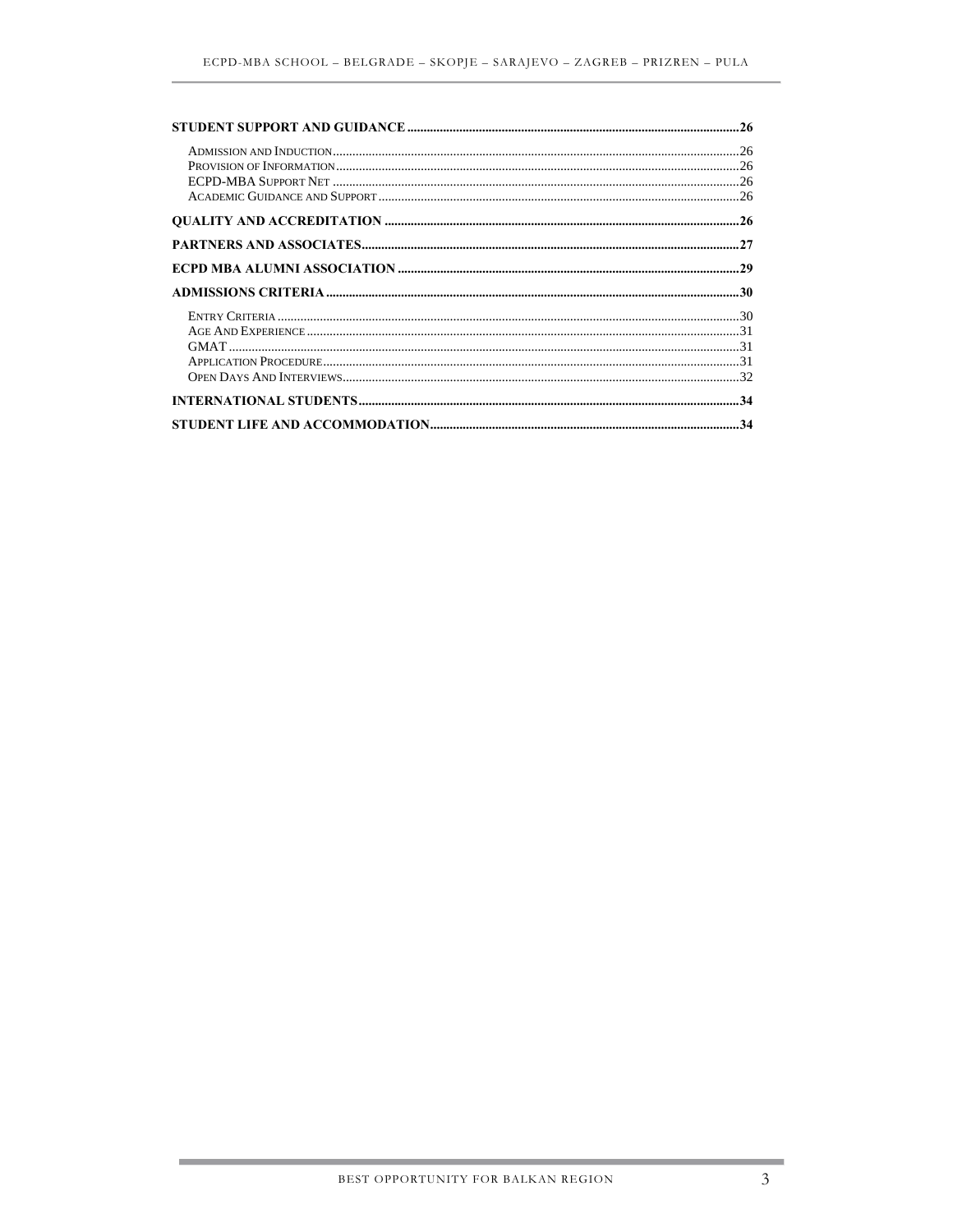## ECPD – MBA International School

BEST OPPORTUNITY FOR BALKAN REGION

#### **WELCOME**



The twentieth century, especially its second half, was the century of great and, in many respects, revolutionary changes, which took place in all spheres of social life and in all parts of the world. However, the greatest and most radical changes took place in the region of Central and South-Eastern Europe. This part of Europe is still characterized by disproportions in economic and social development, ethnic, cultural and religious differences and the like, which poses a latent threat and new challenges at the same time.

The European Centre for Peace and Development (ECPD), as a significant international research and educational institution in this part of the world, is directing its major efforts towards the countries in transition, laying special emphasis on the countries of South-Eastern Europe. However, the European Centre for Peace and Development, whose activities cover so-called Helsinki Europe, is also open for proposals from and cooperation with national and international organizations and individuals from other parts of the world.

ECPD is proud to offer the excellent programme of its International MBA School, which is designed to satisfy local needs in creating leaders in a transition economy. Our hope is that our ECPD-MBA School will contribute to the creation of a better future and improvement of the quality of life of all the nations in the Balkan region. With the mission to become a leading MBA School in the Balkans, we expect to help in creating more open, democratic and transparent societies. For this reason, the ECPD-MBA School is based on the same principles as some of the best MBA Schools in the World.

This brochure explains how the ECPD-MBA part-time two year programme is structured and taught; the objectives and content of its core modules; the varied range of electives that allow you to further investigate into the areas of particular interest; the breadth of opportunities we offer to develop your entrepreneurship, personal and managerial skills; the applied management project; and our dedication to help you realise your professional goals after the MBA.

Our seven major components of the programme are designed not only to develop your critical thinking, teamwork, creativity and personal development, but also to give you a business education to help you become an active player in the existing challenges of your country and the region as a whole. Your effective assistance in the transition process must be based on the more balanced, holistic management perspective – one which looks beyond business processes and techniques to emphasise the importance of self-awareness, intuition, cross-cultural sensitivity, and a more socially responsible and ethical approach to business.

I hope this brochure will encourage you to visit us in Belgrade to discover how the International ECPD-MBA can broaden your horizons in more ways than one.

President of the ECPD Academic Council (Prof. Dr Don Wallace)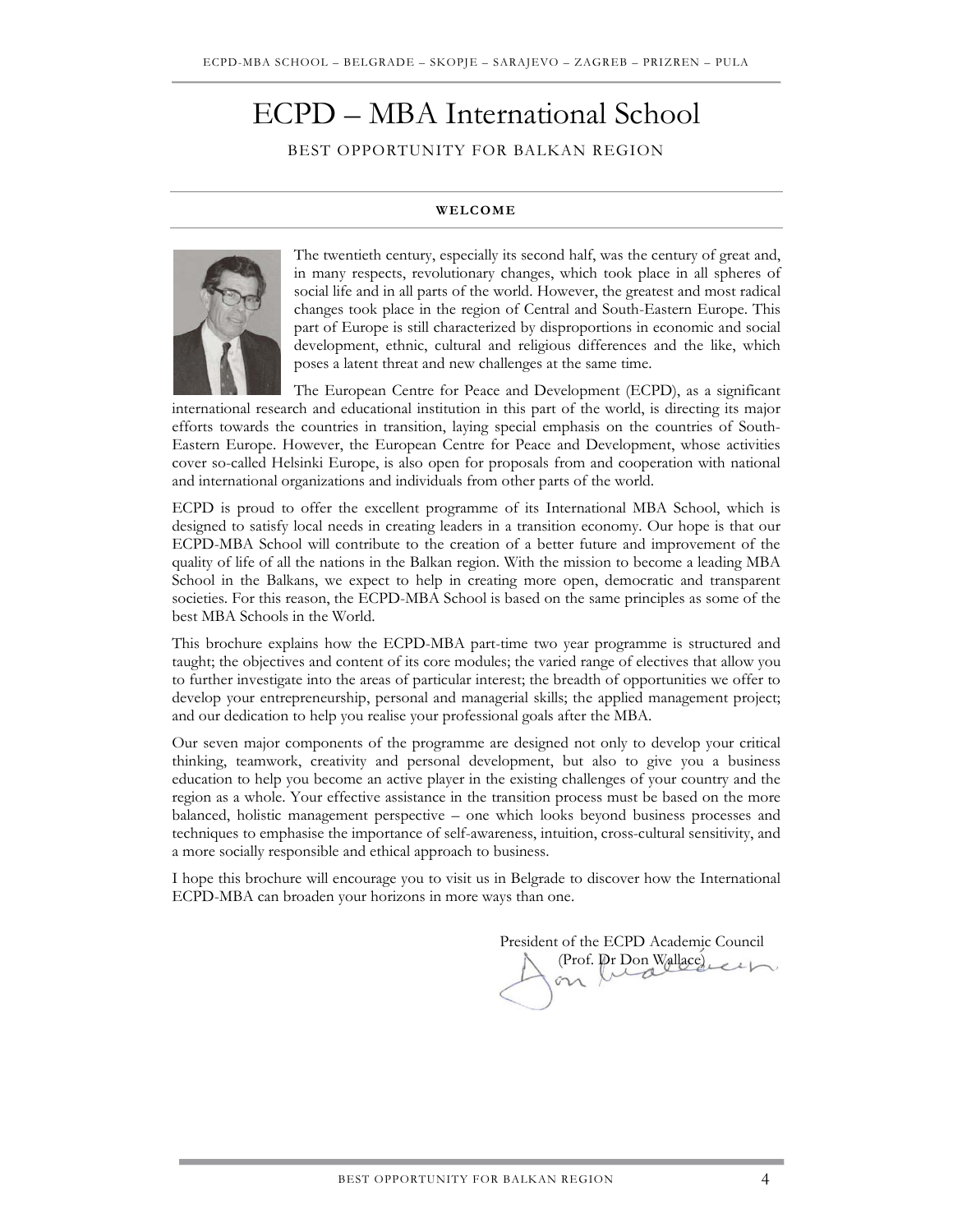### **Message from the ECPD MBA Director**



#### Dear Student,

Today's corporations claim to have many managers and not enough leaders.

Many qualities are needed to be a successful leader: competence, vision, communication, pragmatism, ethical sense, trustworthiness, ability to negotiate and resolve conflicts, as well as to inspire and motivate people. Hence, trust in leaders and in businesses has become a corporate necessity. Presently, more than ever, ethics and

leadership are recognized as making good business sense.

In the short run, you must learn how to tackle real, complex problems, blending together the knowledge and skills from different functional areas and exploring business problems from a multidisciplinary perspective. In the long run, however, as a leader you will also be called upon to consider factors beyond putting into practice the theories you have acquired. Our first goal is to offer a business education that balances theory with real world application with an emphasis on technical skills and ethical principles.

From a global perspective, economies in transition countries urgently need young, energetic, determined, perseverant and daring entrepreneurs. Needless to say, that creating entrepreneurs is a strong added value to economic growth. Our second goal is to install and encourage an entrepreneurship spirit.

Indeed, if the outcome of our MBA is to develop leadership and entrepreneurial talents, our third goal is to help you make the most of you.

Director of the ECPD-MBA School (Prof. Dr Jonathan Bradley)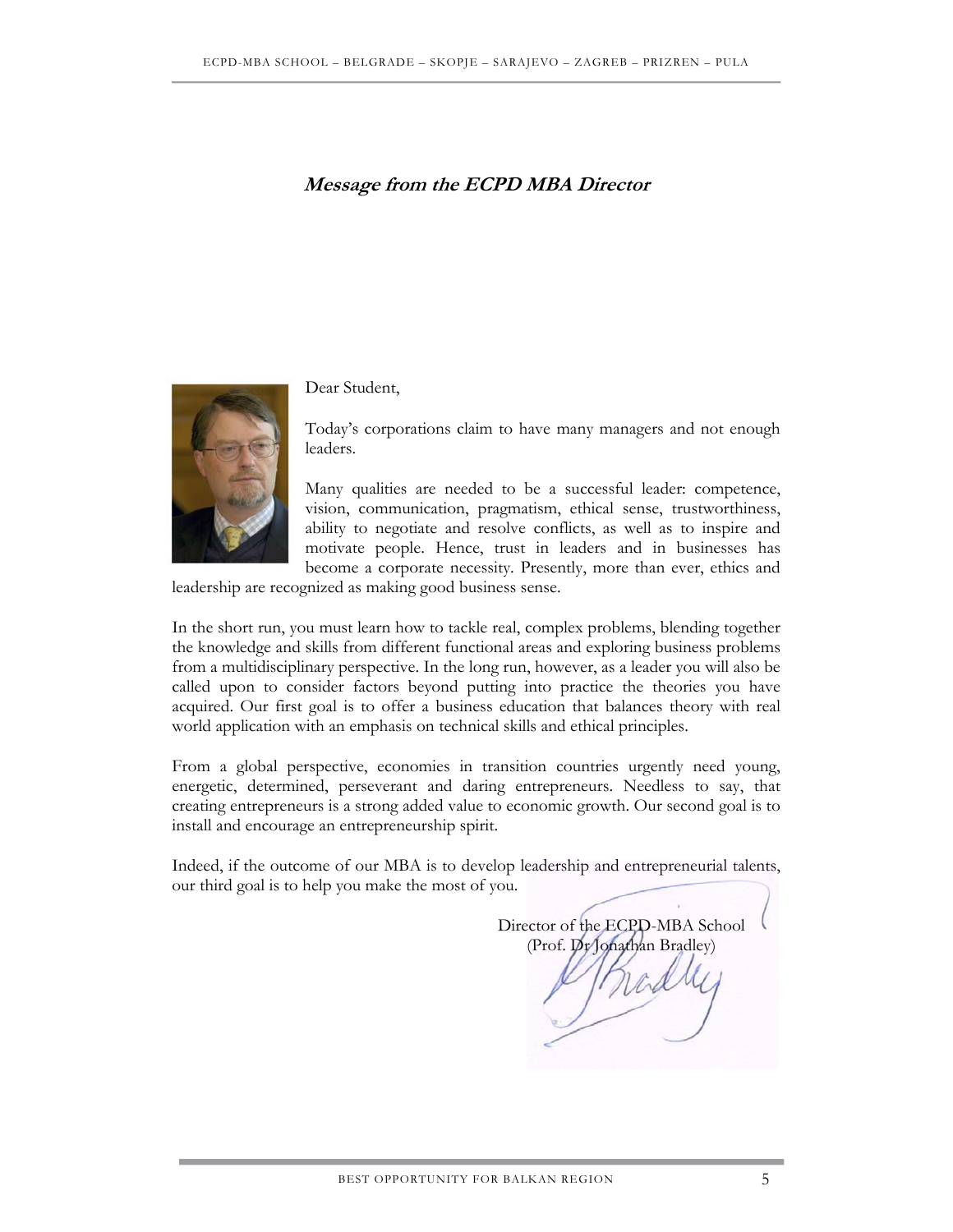#### **ECPD**



*Belgrade, Terazije 41, ECPD Headquarters* 

The European Centre for Peace and Development (ECPD) is an International Regional European Centre. It was established by the University for Peace (UP) of United Nations pursuant to its Resolution and International Agreement that was concluded between the Council of the UP of the United Nations and the Government of the SFR of Yugoslavia.

The University for Peace (UP), San Jose, Costa Rica, was established by the United Nations General Assembly pursuant to its Resolution 35/55 of December 1980, as a specialised international institution for postgraduate studies, research and dissemination of knowledge, specifically aimed for peace within the system of the United Nations University.

The Status of the European Centre for Peace and Development, as well as its main tasks and objectives, are defined by the International Agreement concluded between the Council of the University for Peace established by the United Nations and the Government of Yugoslavia on October 22,

1984 (Agreement), and the ECPD Statute approved by the Organizing Committee at its session in Brazilia, Brazil, on February 15, 1989.

In accordance with these documents, the ECPD is an international, regional European Centre, which operates within the broader system of the organisations covering all countries which are signatories of the Final Act of the Conference on European Security and Cooperation (CSCE), that is the Organization for Security and Cooperation in Europe (OSCE). The ECPD is authorised to conclude agreements with governments, national and international organisations as well as to establish contracts and arrangements with private organisations and individuals.

In Serbia, its host-country, the ECPD enjoys extraterritorial status, and the academic freedom needed to attain its aims, particularly regarding the choice of its postgraduate studies, research and study topics, and the selection of persons and institutions participating in those activities.

The ECPD is an autonomous organisation. The costs of its activities are covered by donations of international and national organisations interested in the concrete research projects, and by organizing international scientific and expert meetings. The costs are also covered by the tuition and registration fees paid by the enrolled students of the ECPD Postgraduate Studies.

The European Centre for Peace and Development was established with the main tasks and objectives of organising and carrying out the corresponding postgraduate studies, research activities and dissemination of knowledge, which contribute to the abovementioned aims. These basic tasks and objectives have been further elaborated and defined as bringing together the intellectual potentials from the East and West, the North and South in the implementation of the ECPD educational programmes and research projects devoted to the fulfilment of its tasks and objectives.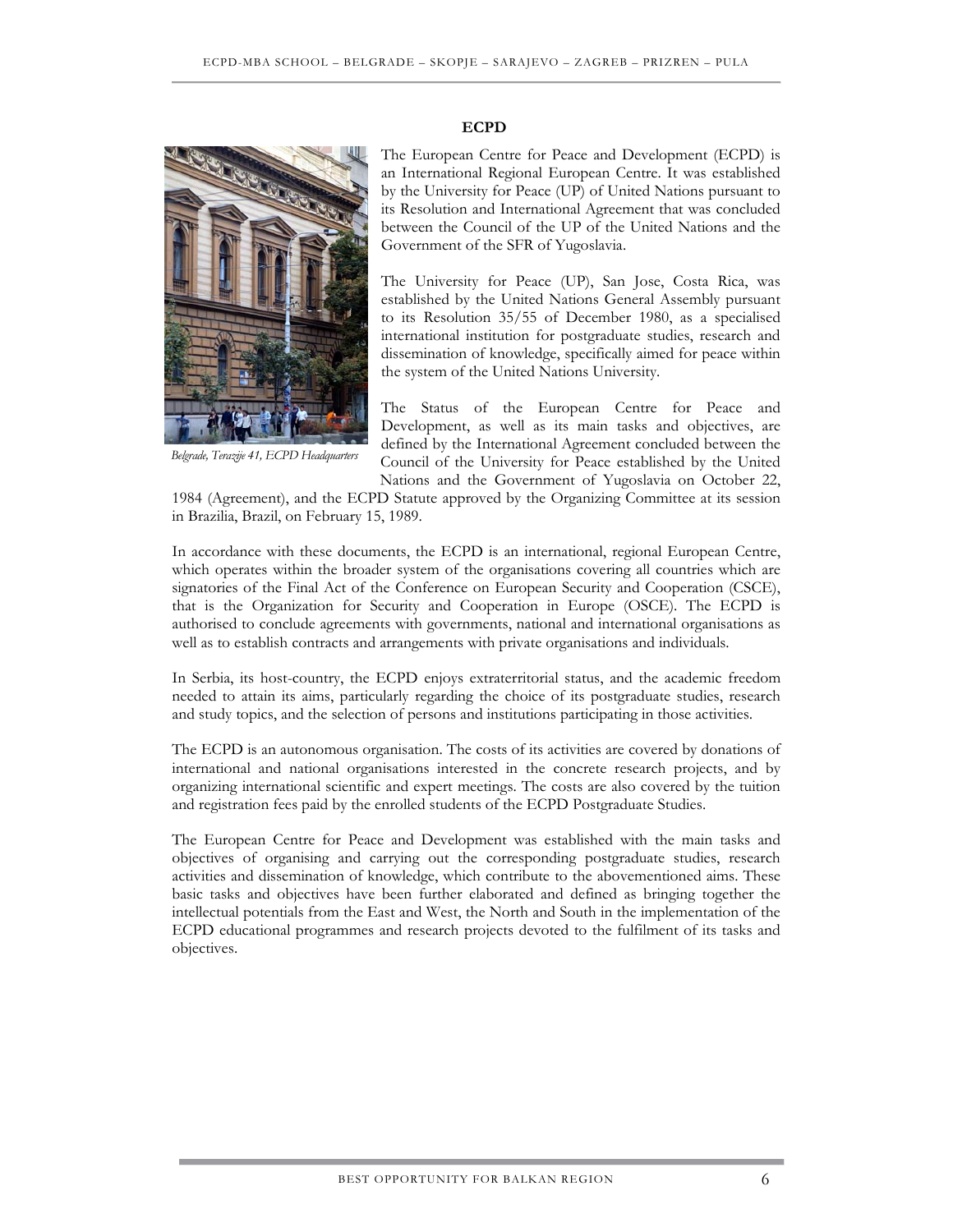#### **MISSION AND OBJECTIVES OF THE ECPD-MBA PROGRAMME**

We have to face the challenges of a continuous and rapid world change. To be up to these great and significant challenges we have to prepare ourselves, spiritually and intellectually.

This requires an attitude of analytical capacity, and a skill of critical thinking. If this is true in academic life and politics, it is also true in the business world. It requires a certain level of capability to differentiate between not only good and bad, positive and negative but, with a little more sophistication, between what is better, what is more necessary, more significant, more substantial, and more convincing. Developing reasoning abilities and analytical skills ensure that students can use, apply, interpret, analyze and modify the knowledge acquired to whichever context is appropriate.

The MISSION of the International ECPD-MBA is that it becomes a leading MBA school in South Eastern Europe.

Specifically, our aspiration is to:

- Help in the creation of democratic, effective and tolerant societies fully integrated into international community;
- Implement and use world class technology, management and science into viable, practical and environmentally desirable solutions;
- Improve economic development and the quality of life for all citizens;
- Promote excellence of business practice based on ethical standards
- Develop analytical and problem-solving skills within the business framework;
- Promote leadership, entrepreneurship and integrity necessary to improve economic growth;
- Prepare men and women for responsible management and leadership roles;
- Assist in bringing up the personality and sense of citizenship.

#### INTERNATIONAL ECPD-MBA OBJECTIVES:

The ECPD-MBA is a two-year part-time general management programme designed to reflect the breadth of management issues that arise in the national and international context. Its aims are to:

- Increase students' understanding of the importance of cooperation with international organisations, institutions and communities in the future development including the policy of international trade in the 21st century (IMF, WB), and importance of globalisation and crosscultural awareness;
- Enable students to develop a balanced approach for better understanding of Central and Eastern European business issues within EU enlargement process;
- Give students a solid foundation to understand the importance of creating a stable political and business environment and efficient institutional framework to support transitional process, privatisation and transformation of the state sector and creation of SME's within a tolerant and legally stable and democratic environment;
- Give students a solid foundation in all the key functional areas of business finance, marketing, operations, and human resource management;
- Enable students to appreciate and analyse the range of competitive and environmental factors that have an impact on the organisation, its profitability and performance;
- Provide a variety of opportunities to test the practical application of business theory through case study analysis, group projects and, notably, in the applied management project which provides the culmination of ECPD-MBA studies;
- Increase an emphasis on teamwork with motivated and talented classmates from diverse professional and cultural backgrounds, who bring many years of business experience to class and team discussions, seminars and inclusive learning;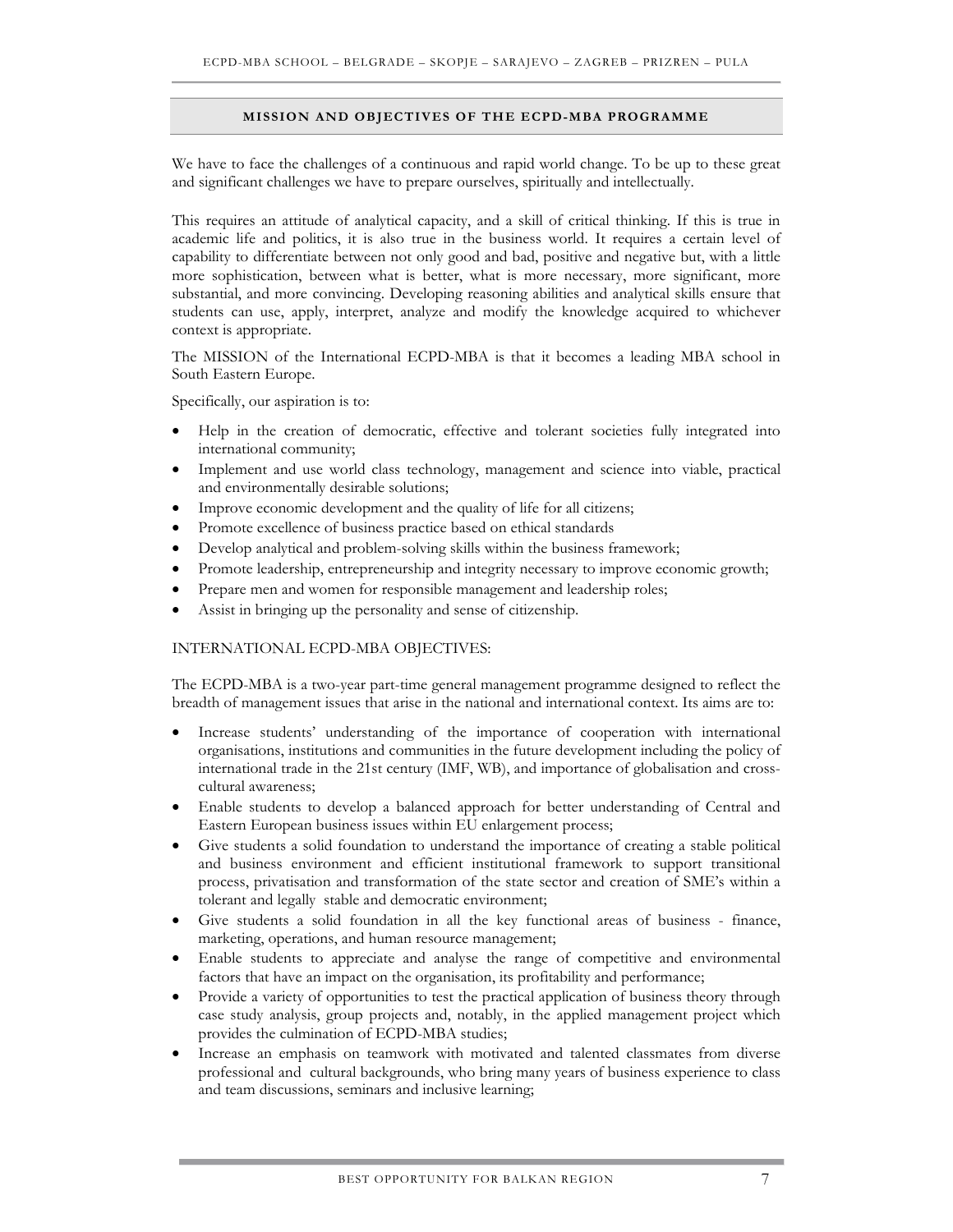- Improve analytical, managerial and personal skills based on international good practice and local case studies within a highly effective, interactive learning process in an environment stimulating learning, self-analysis and reflection;
- Equip students with both theoretical knowledge and the practical and personal skills in order to manage strategic and organisational change, deal with ambiguity and complexity, evaluate risk, lead and motivate others, and devise and implement solutions that deliver a competitive advantage to their organisations, and
- Promote greater self-awareness and support students in their future career choices by providing a learning environment that encourages focused reflection on their personal and professional strengths, weaknesses, aptitudes, interests and values.



*ECPD-MBA building,* 

#### **PROGRAMME OVERVIEW**

The ECPD-MBA programme entails 24 months of part-time study, starting in October. Within first 12 months students will take 6 core modules, including a specifically designed training in personal and management skills. The second year of the programme has 5 advanced modules, business plan team project and applied management project. The part-time ECPD-MBA is made up of seven components:

- 1. The Induction Programme
- 2. Core Courses
- 3. Personal and Management Skills
- 4. Strategy and Change
- 5. Entrepreneurship and Innovation Programme
- 6. Elective Courses
- 7. Applied Management Project

#### **INDUCTION PROGRAMME**

The first week of the programme comprise a wide variety of activities designed to introduce students to the MBA curriculum and the personal and learning skills they need in order to derive maximum benefit from the programme. The induction programme includes:

- Familiarising students with the teaching and learning methods used within the MBA programme, some of which may be different from those experienced previously: introduction to case study techniques, writing assignments and essays and improving personal effectiveness;
- Introducing teamwork as an important component of the programme. Small study groups are encouraged to meet outside the class to discuss articles, cases or prepare a group project;
- Personal and managerial skills sessions on the topics such as presentation, communication and cross-cultural awareness;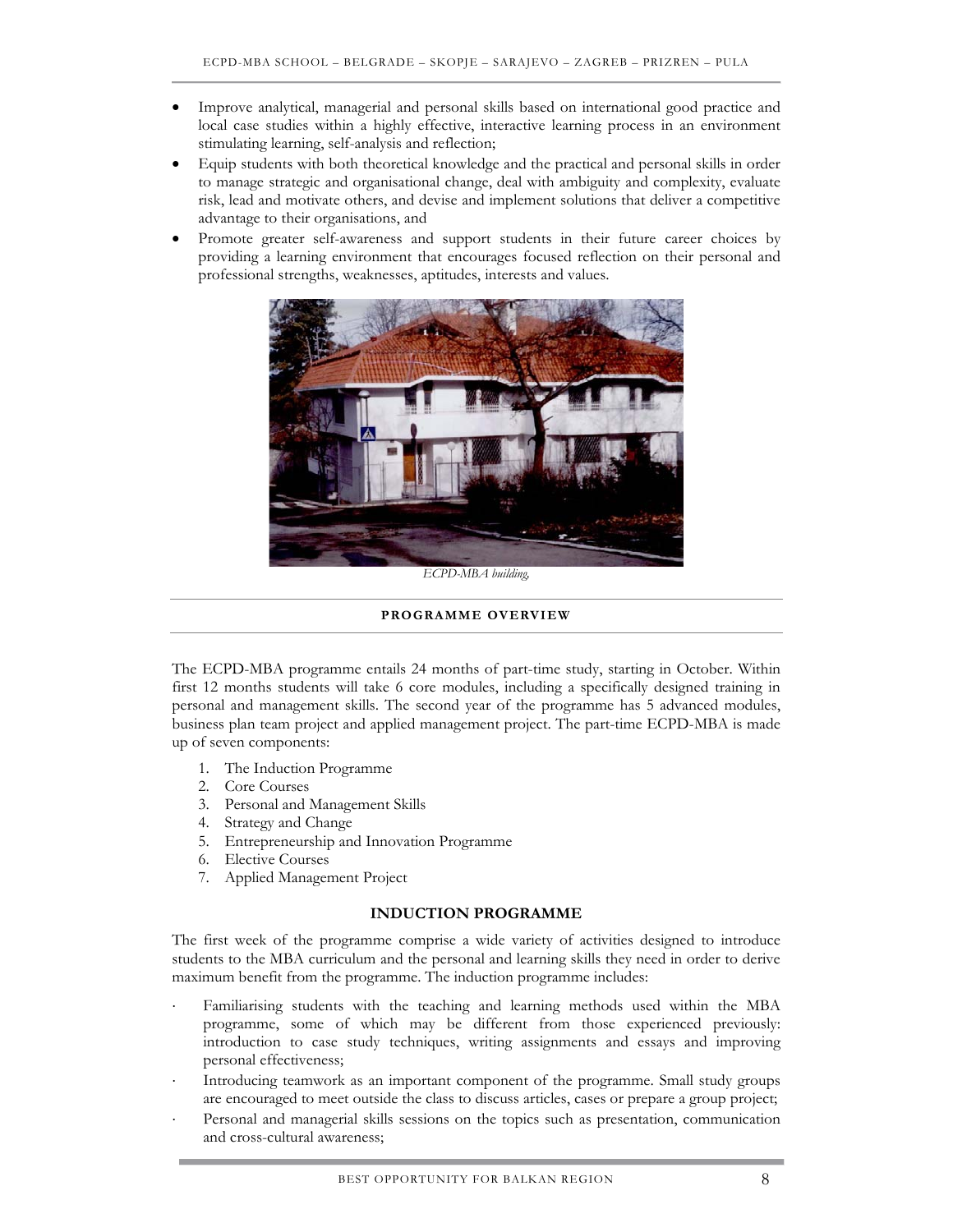- One-to-one interviews, assessments of the intellectual, analytical, personal and enterprise students' skills and eliciting individual students' needs and aspirations;
- A one-day team-building exercise;
- The ECPD believes that English language proficiency is a key aspect in the development of the leadership and entrepreneurial spirit in today's global society. To achieve this, some MBA modules are taught in English, which is the most commonly, used language of business today.

The ECPD offers students the opportunity to interact with an international faculty with a comprehensive business experience. Using lecture, seminar and conference formats, the courses combine theory and practice with a strong emphasis on the practical application of the taught material. Relying on case study methodology, faculty encourages the active participation of students. Thorough preparations before the beginning of each course are mandatory for successfully completing the course.

#### **CORE MODULES**

Core modules are those which are fundamental to the operation of all businesses: Principles of Economy and Transition, Modelling and Analysis for Management, Organizational Behaviour, Financial Management & Control, Marketing Management and People & Operational Management. All participants take these modules, whether or not they have prior knowledge or experience of these topics. This part of the programme is designed to bring participants to a common level of understanding and, at the same time, enable them to learn from each other's varying business experience.

#### PRINCIPLES OF ECONOMICS AND TRANSITION

Macroeconomic concepts and their application in business decisions and strategy:

- Organisation strategy and structure
- Demand analysis
- Costs and scale
- ⋅ Analysis of market structure
- Pricing decisions
- Competitive conduct
- ⋅ Business regulation

Macro - economic environment:

- Key elements of the macro economic environment and their impact on business
- Economic structure
- Economic growth and its determinants
- Labour market
- ⋅ Inflation
- Global economics

Economy of Transition

- ⋅ Transition: definition, content and barriers
- ⋅ Rise and fall of Socialism limits to growth
- ⋅ Transition and reform strategies
- Methods of privatization and downsizing
- ⋅ Company evaluation and restructuring
- Stabilization vs. institutions
- ⋅ Financial markets
- Size of government
- Fiscal issues and reforms, social sector reforms, pensions
- Misery index in transition countries (labour markets and inflationary trends)

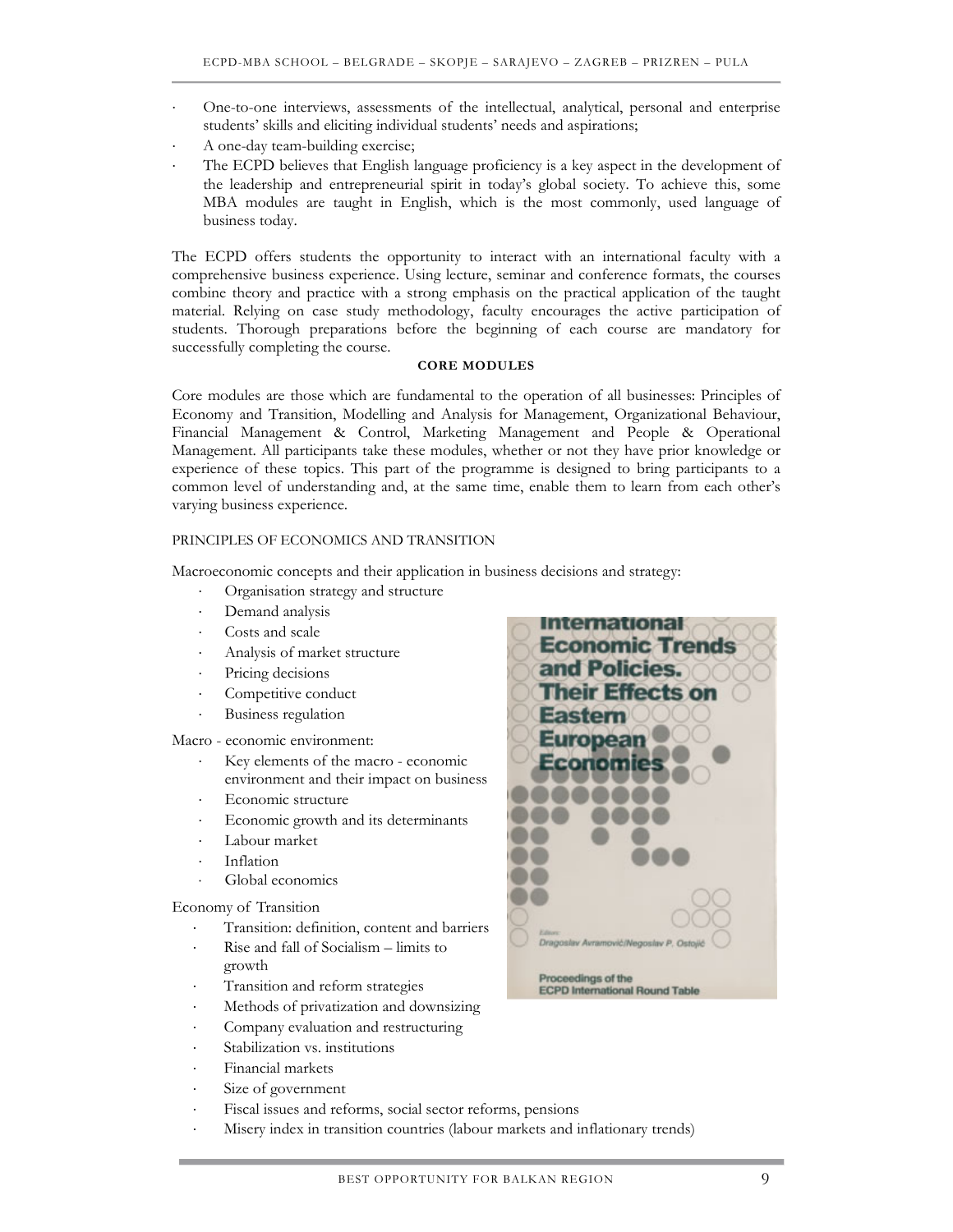- Political Economy of transition
- Corruption in transition
- European Union: How it works and why it matters
- European Union: Political Economy of the EU, European Monetary Union
- Political Economy of the EU Enlargement

#### MODELLING AND ANALYSIS FOR MANAGEMENT

This module introduces you to the ideas of modelling and to the relevance of modelling for management. It covers the context and process of modelling rather than the technicalities underlying specific modelling approaches. It considers a variety of approaches that are commonly used in a business and management environment.

A variety of means in which data may be processed will be examined in order to make them into usable decision-making information. Students will need to be able both to extract information from data for decision-making, and to think analytically about problems in situations where there is uncertainty or incomplete information.

A case study approach will be used to examine how models can be used and how they can be employed. Emphasis is laid on understanding the importance of, and the benefits to be gained from, modelling for management.

The topics covered include:

- Principles of management modelling: Systemic approach
- Theory and practice of decision making in the business world
- Assessing relative performance and settling realistic performance targets
- Business intelligence: the use of IT in management

By the end of this module students will be able to:

- Brief specialist modellers to achieve specific outcomes
- Interpret data reports, and act upon their information
- Grasp the key issues and actively participate in analytical optimisation processes
- Use the power of IT to make better decisions

#### ORGANISATIONAL BEHAVIOUR

The objective is to provide an educational experience for students, which will allow them to develop a knowledge of the theories and empirical evidence relating to organisational behaviour, an understanding of the nature and functioning of organisations and of individuals and groups within them, an ability to diagnose organisational situations and to use behavioural knowledge in participating in and managing organisational processes and to better manage both micro and macro organizational issues.

The Organisational Behaviour module covers:

- The individual at Work, Individual Differences and Work Behaviour
- Need and Expectancy Motivation of Theories
- Job Satisfaction and Determinants of Individual Productivity
- Stress at Work
- ⋅ Job Design and Job Enrichment
- ⋅ Group Behaviour, Conformity and Restriction of Output
- Participation in Work Groups
- Systemic Approaches to Organisations
- Bureaucracy and Other Aspects of Organisational Structure
- Effects of Size, Technology, Strategy and Environment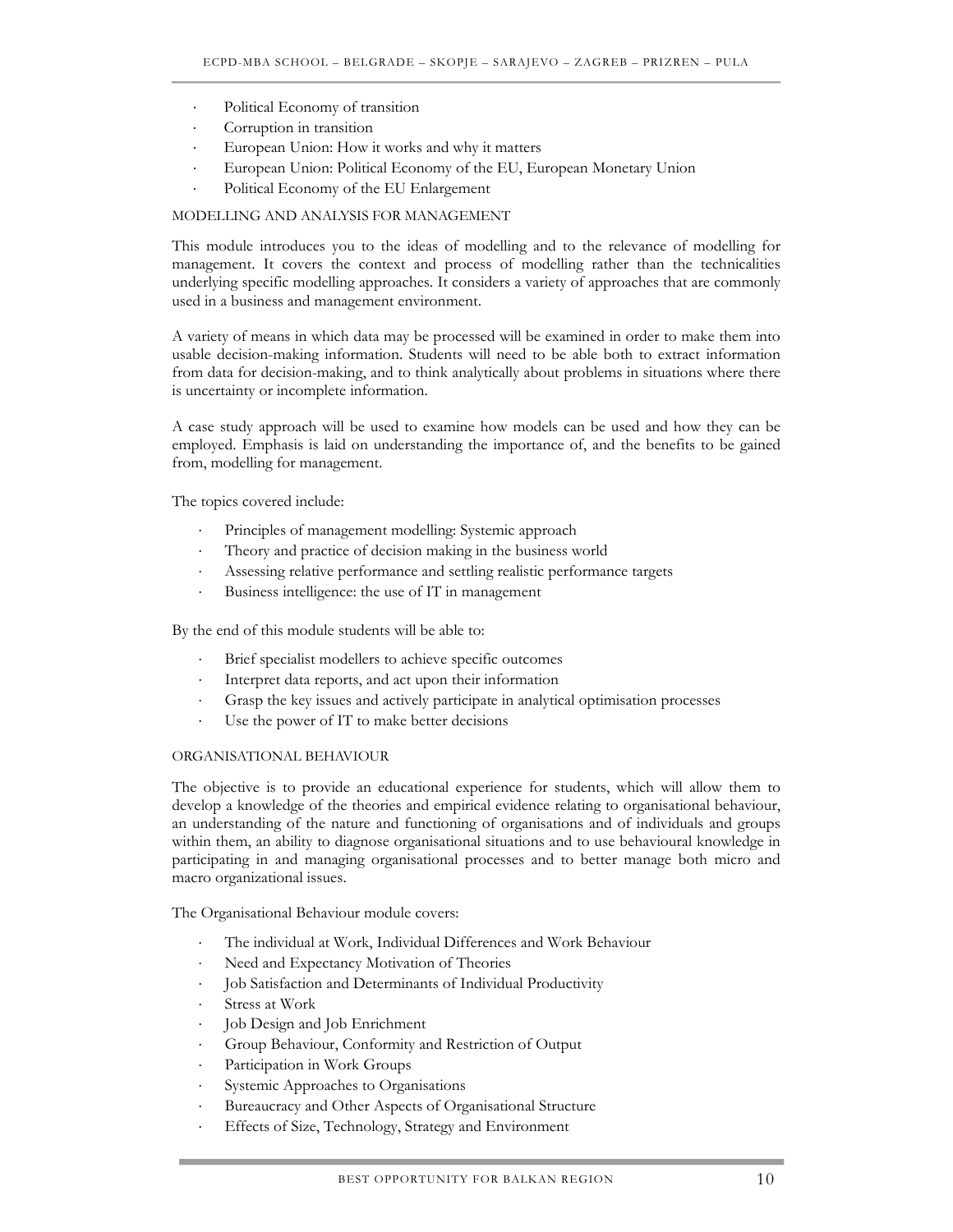- ⋅ Organizational Design, Communication and Decision Making
- Organizational Growth and Development
- Conflict and Change in Organisations and Contingency Theory
- The Planning and Implementation of Change
- Overcoming Resistance to Change

#### FINANCIAL MANAGEMENT & CONTROL

The overall objective of this module is to enable students to interpret and analyse financial reports statements and to understand how businesses fund and manage their resources over a short and long term. The module is not designed to create finance specialists but aims to instill in students the confidence to deal with financial information, understand its business implications, and enable them to communicate with accounting and finance people in organisations.

The first half of the module deals with Financial Management. This covers both short-term and long-term financial decisions, including assessing the profitability of investment opportunities and raising capital.

- Investment Appraisal
- Dividends
- Capital Structure
- ⋅ Risk, Return and the Capital Asset Pricing Model (CAPM)
- ⋅ Long-Term Financing
- Short and Medium-Term Financing

The second part deals with Financial Control (often also termed Management Accounting). By this we mean how financial information is used for managerial planning, decision-making and performance measurement.

The Basics of Management Accounting include the nature and classification of costs, relevant costs and revenues for decision-making, the concepts of differential cash flows, the difference between variable and fixed costs, the concepts of sunk costs and opportunity costs, unit costing and overhead allocation.

- ⋅ Financial Control Environment
- ⋅ Financial Control Process

#### MARKETING MANAGEMENT

This module aims to provide an understanding of the issues and problems in developing marketing strategy within a firm. The strategic perspective involves the specified integration of concepts and approaches from marketing and corporate strategy. The module begins by establishing some of the basic ideas of marketing analysis and decision-making and then moves on to examine the individual areas, which together comprise marketing strategy.

- The Role of Marketing
- Creating Value
- ⋅ Grouping Consumers: Segmentation and Targeting
- ⋅ Customer Relationship Management (CRM)
- ⋅ Integrated Marketing Communications
- **Distribution**
- Pricing Policy
- Marketing Strategy & The Internet
- Understanding Business Markets
- Technology and Marketing Strategy
- Putting Marketing into Practice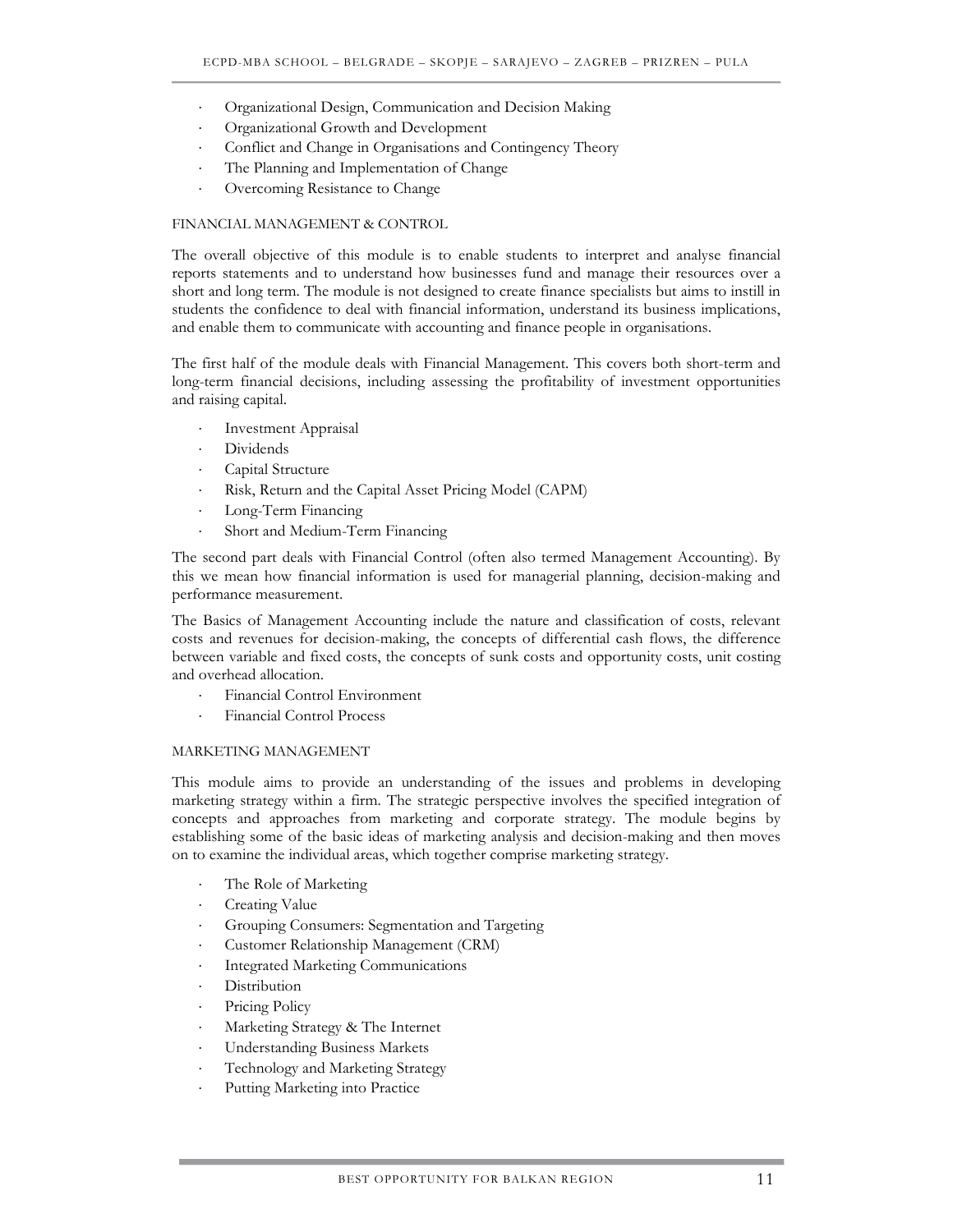#### HUMAN RESOURCE & OPERATIONAL MANAGEMENT

The first part of this module is designed to provide students with the conceptual framework that will help them understand and analyse key issues relating to the management of people in work organisations - one of the most fascinating and enigmatic areas of management.

The module does not seek to offer fast solutions to organisational problems and issues. Instead, students are exposed to the frameworks and concepts that will challenge some of their assumptions to give them new ways of thinking about the familiar and unknown features of organisational life. The areas covered include:

- Introduction to organising and managing Human Resources
- Power and control
- **Motivation**
- Work orientations
- ⋅ Organisational structures
- Cultures of work
- Customer service
- New theoretical development
- Best practice in HRM
- Performance appraisal
- Equality at work
- HR bundle and performance
- Problem of diffusion and link with strategy

Operations Management, covered in the second part of the module, deals with the way organisations produce goods and services - the tasks, issues and decisions of those responsible for the production of products and services on which both individuals and organisations depend. Operations Management is concerned with transforming a range of inputs into outputs through different processes. Operations Management has emerged in terms of strategic importance in recent times for two reasons: (1) the realisation that firms compete with each other in their capabilities; (2) firms must satisfy the market requirements which can include costs, delivery speed and reliability, flexibility, customisation, and a range of other competitive factors that need to be met by operations capabilities.

The aim of this module is to enable students to understand the principles and practices in the strategic and tactical management of operations, within and between organisations. Approximately equal emphasis is placed on manufacturing and service operations. Strategic and managerial issues are studied in depth, using case studies from various sectors.

The topics covered include:

- The design/manufacturing interface and service operations
- ⋅ Facilities planning: layout and work study
- Process choice and strategy
- ⋅ Adjustment of supply to demand and planning
- Materials and inventory management
- ⋅ Manufacturing Resource Planning (MRP)
- ⋅ Just-in-Time (JIT) manufacturing
- ⋅ Total Quality Management (TQM)
- Performance measurement
- Supply chain management
- Inter-organisational networking and international operations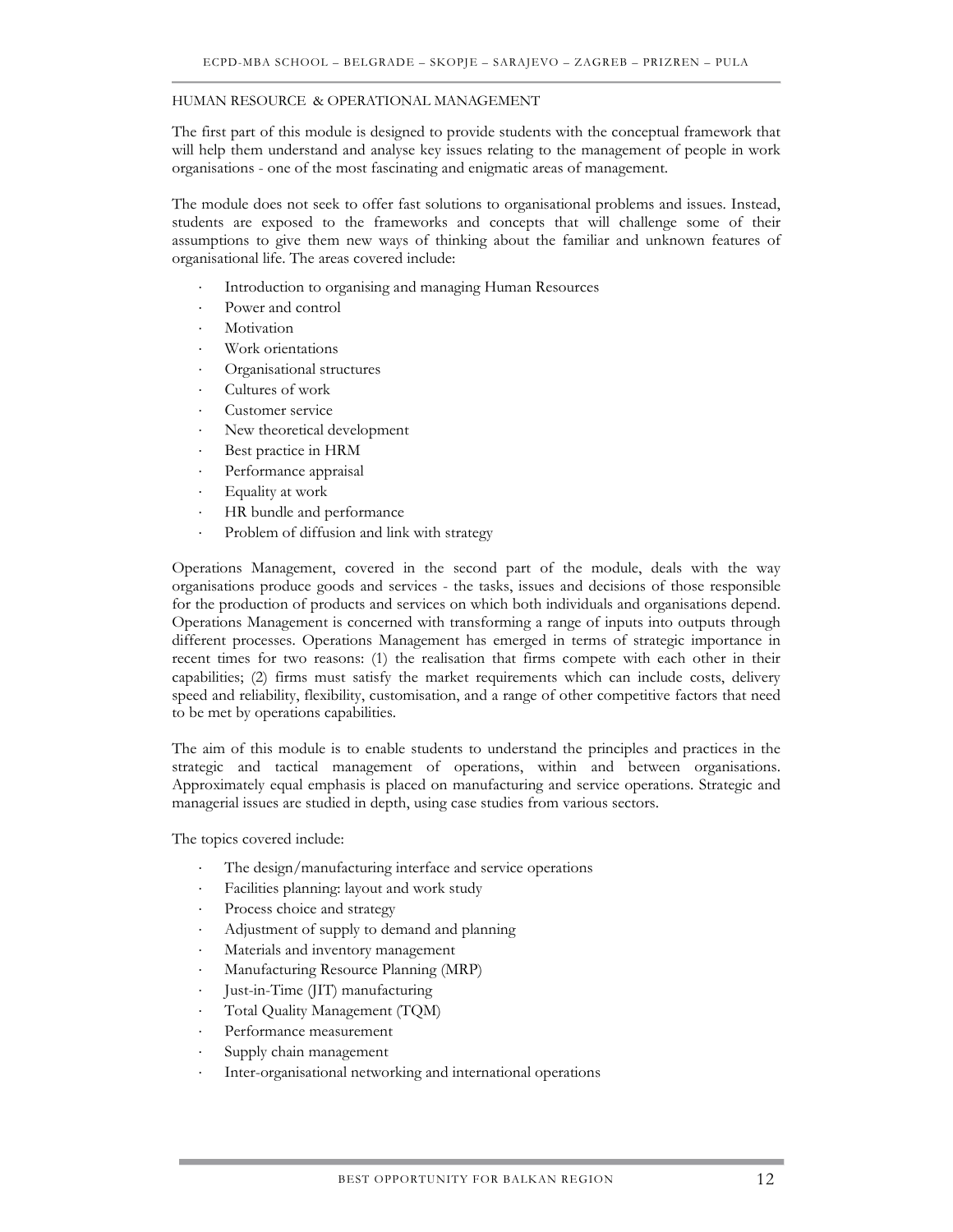#### **PERSONAL AND MANAGEMENT SKILLS**

The main purpose of this component of the MBA programme is to enable students to communicate effectively with specialists in different business disciplines and backgrounds, to develop general management skills (communication, motivation, negotiation, teamwork, leadership, personal effectiveness, creativity, flexibility, and cross-cultural awareness) and understanding different functions needed for managing the interfaces between the different business functions.

An important aspect of improving personal and management skills is our effort to bring together people, in terms of nationality, education and experience. Our students and graduates from MA programmes come from large corporations, small and medium-sized businesses, public and nonprofit sectors and self-employment. The range of business experience they bring to the courses is, accordingly, diverse. Our graduates consistently confirm that the mix of students that the ECPD attracts, and the relatively small size of the cohort contribute in Lange measure to the effectiveness of the learning environment.

Such a diverse background of our students is an excellent facilitator in improving students' personal and management skills. The ECPD-MBA School uses this opportunity and conducts regular inter-active sessions to fully develop these skills in our students the first year of their studies for MBA. From October till January we will mainly focus on personal skills, while management skills are to be practiced in the second semester of the first year.

The ECPD already has a rich experience in teaching part-time MA postgraduate programmes, specifically designed for people involved in research and academic work. The MBA School, on the other hand, is to create future leaders and managers. Bearing that in mind and the fact that our students are part-time students, our MBA School will pay special attention to bring all the students up to a high skill level in three essential areas.

#### ENGLISH LANGUAGE SKILLS

The students who have the required English language skill are nonetheless encouraged to take advantage of the intensive four-week pre-MBA English course offered by the ECPD. Some students may be asked to attend this course as a condition for entry to the MBA. This pre-MBA programme is designed to provide thorough training in both the oral and written communication and study skills students will need to undertake the MBA, including presentation skills and case study analysis. The fees for this course are not included in the general MBA fees. The course demands a high degree of classroom participation, and students will be expected to do work on their own outside the class. English language support is also provided during term-time at no additional charge.

#### COMPUTER SKILLS

ECPD-MBA applicants will be required to have the basic knowledge in using personal computers. The essential components of computer skills are familiarity with the Windows operating system, Microsoft Office Suite (Word, Excel and Power Point), use of the Internet and e-mail. If an applicant excels in all other requirements but this one, ECPD will provide an intensive one or two-week course just before the beginning of the academic year.

#### PRESENTATION SKILLS

All applicants will be assessed on their presentation skills during the induction programme week. We will use TV camera to assess oral presentations, and a sample report to test writing communication skills. After identifying strengths and weaknesses of each applicant we will give an appropriate support to improve presentation skills during the course of the first semester.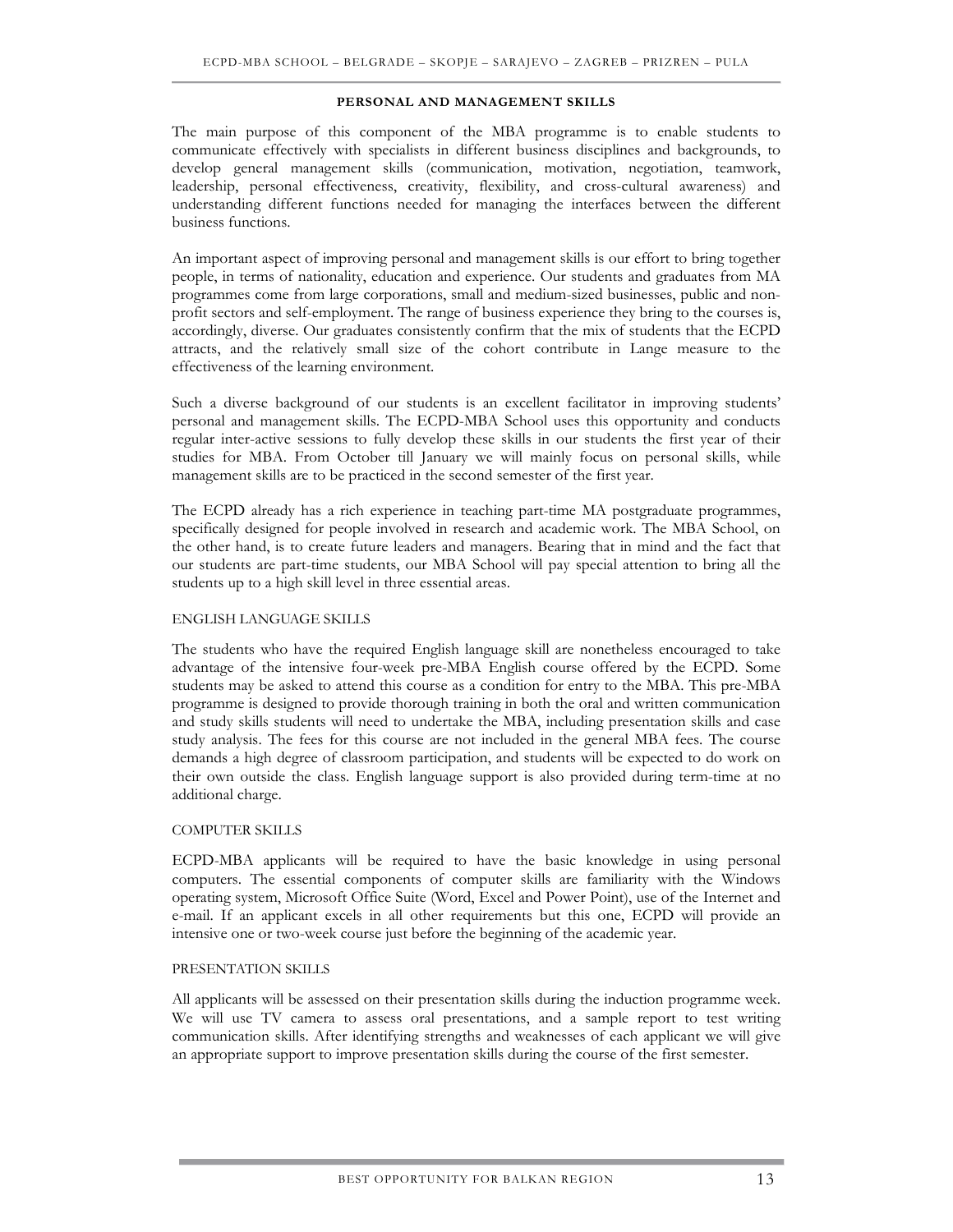#### **STRATEGY AND CHANGE**

#### STRATEGIC MANAGEMENT

Strategic management encompasses the various tasks of defining the organisational purpose (mission), shaping the guiding principles and policies that establish a clear direction, and formulating detailed strategies to achieve this purpose over the long run. Strategic management is an ongoing process typically performed in a competitive or otherwise hostile environment. It is equally applicable and necessary for service and manufacturing firms, and for non-profit and forprofit organisations alike.

Effective strategy is proactive rather than reactive. It integrates a complex but structured pattern of initiatives in which organisational resources and capabilities are used to exploit perceived opportunities consistent with the defined mission, whilst mitigating anticipated threats. Since our knowledge of the future is imperfect, good strategic management enables the organisation to improvise and adapt in the face of unforeseen circumstances.

This module has three major objectives:

- 1. To provide students with an in-depth appreciation of strategic management thinking and decision making;
- 2. To explore the many wide-ranging issues that comprise strategy and how they may be resolved; and
- 3. To help develop powers of strategic thinking, analysis and judgement

Each topic covered on the module is supported by 'real world' case studies. Maximum benefit is derived by students who ensure that they are thoroughly prepared for each class by doing the necessary background reading and case study preparation. The module covers the following broad themes:

- Strategic management concepts
- The competitive arena: market and industry environments
- Strategic futures: scenarios and forecasting
- Strategic assets and resources and distinctive competences
- ⋅ Corporate mission, identity and stakeholders
- Scale and non-scale strategies for competitive advantage
- Evaluating strategic options
- Strategy implementation and rejuvenation
- Growth and diversification: mergers and acquisitions
- Strategies in politicised and regulated environments
- Strategies for innovation-led growth
- Matching organisational and managerial styles to contexts
- Global growth: diversity and complexity.

#### LEADERSHIP AND MANAGING CHANGE

This module provides an overview and introduction to leadership principles and leadership applications in various organizational settings. It examines the concept of leadership, leadership styles, traits, and types, and the evolution of leadership behaviours observed during recent generations. This course examines the fundamentals of leadership from the personal, group, community, and societal levels. Aspects of leadership include personal behaviour assessment, relationships with others, communication, management of change, communication and listening skills, team building, consensus building, management of difficult group members, conflict management, negotiation skills, group facilitation, meeting management, taking the initiative, motivation and motivating others, goal setting, time management, changing perspectives, and bringing about positive change.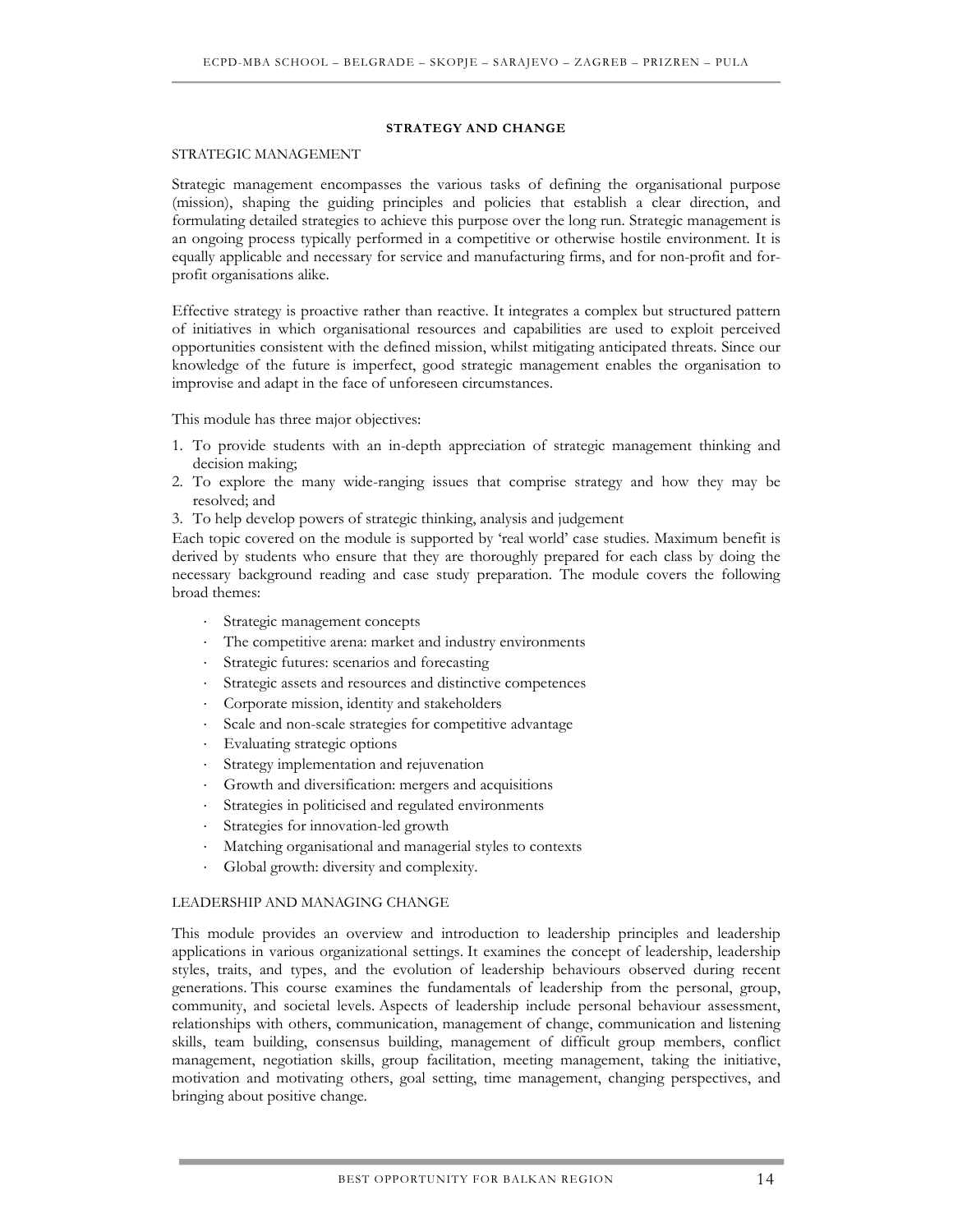Through the studies of leadership, a special attention will be given to a number of concepts and models relating to the management of change in organisations. Such an appreciation includes an understanding of the academic literature but also focuses on the personal knowledge and skills required to analyse and bring about organisational change. In order to achieve this objective of linking theory to practice, participants are expected to contribute their own experiences of, and learning from, change situations in work, personal or family life. Change Management is a multidisciplinary topic which integrates elements of many of the core subjects studied earlier in the programme. The course covers the following broad areas:

- Definition and the content of the leadership
- Leadership skills
- Leadership and ethics
- Leadership in managing change
- ⋅ Analysing the change situation
- Managing and leading change
- ⋅ Organisational change as fads and fashions
- The politics of change

#### **ENTREPRENEURSHIP AND INNOVATION PROGRAMME**

The programme is designed to embed enterprise skills along with an understanding of how highperformance and creative teams are developed and managed.

Within the programme there will be opportunities to meet and discuss the real-life process of launching an entrepreneurial enterprise with individuals who have actually launched or are in the process of launching a new venture.

#### ENTREPRENEURSHIP AND INNOVATION

Entrepreneurship and innovation are growing in importance in government policy, firm behaviour and business school curricula. The course will provide students with a range of skills in these key areas aimed at fostering creativity and open-mindedness, knowledge acquisition and management, innovation systems, screening and evaluating new venture concepts, market evaluation and venture capital business planning.

Entrepreneurship and innovation are vitally important in today's rapidly changing business environment. Implementing entrepreneurial and innovative initiatives make a direct contribution to the economic growth of the nation. The course will look at both the theoretical and practical aspects of innovation, entrepreneurship and new venture creation.

The main objectives of this course are:

- To highlight some of the latest trends in innovation and entrepreneurial research and practice
- To stimulate creativity and entrepreneurial drive
- To identify how successful entrepreneurs create, find and differentiate profitable and durable opportunities from alternative venture ideas
- To develop high level skills in new venture business planning
- To gain understanding of the practical aspects of entrepreneurship including screening of new venture ideas, assembling the venture team, raising venture capital, writing the plan, presentation of business plan to venture capitalists, harvesting the venture, An understanding of the impact of government innovation policy at the firm level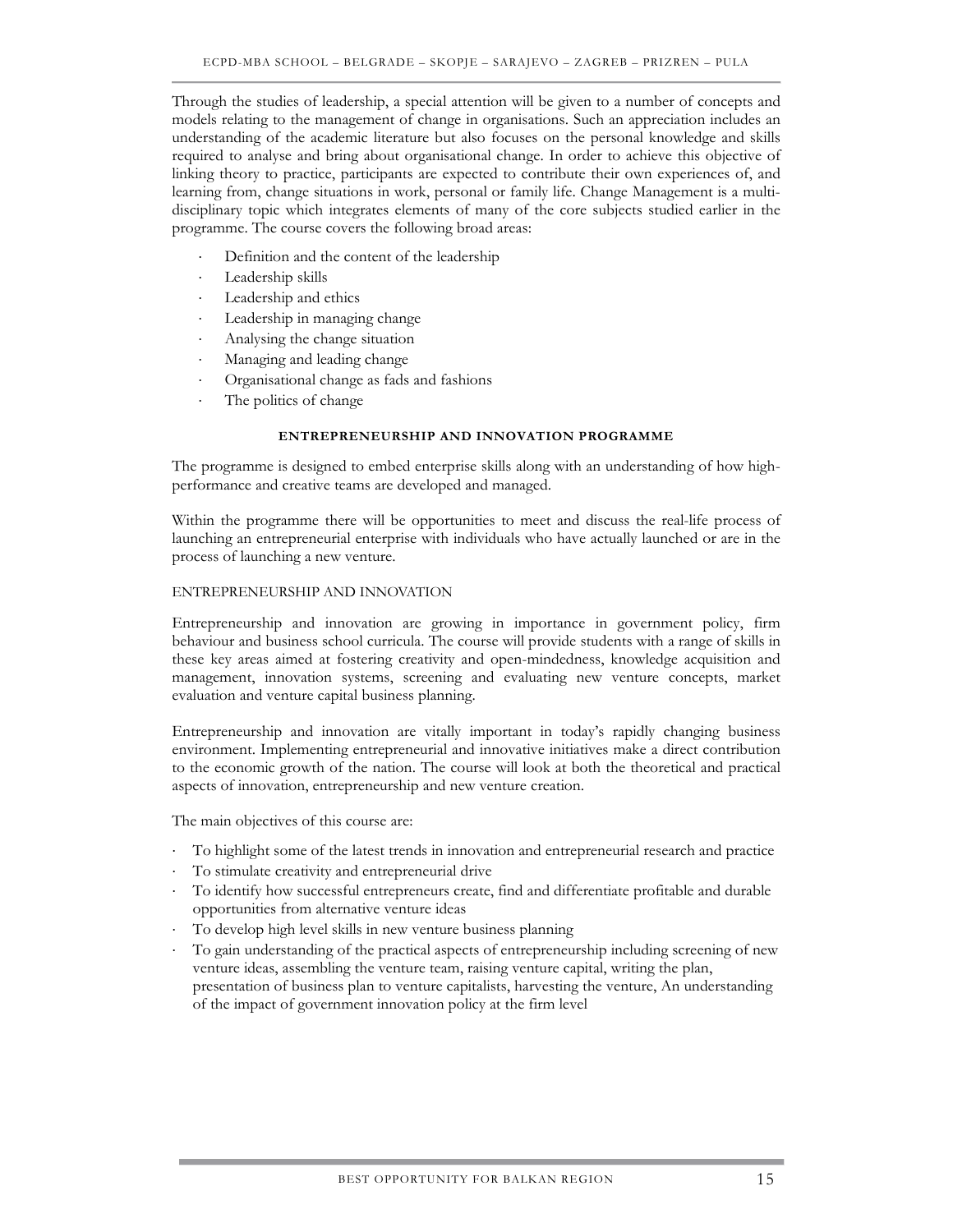#### MANAGEMENT OF SMES (COMPLETION OF BUSINESS PLAN)

Completion of a business plan will be a team work. Each team works autonomously on developing an integrated business plan for the launch of an entrepreneurial start-up. In doing so, the student teams combine maturity, creativity, relevant knowledge of marketing, finance, operations, strategy, etc. with commitment to the task and to each other.

Students brainstorm business ideas and select one they assess to be viable in the marketplace and that is of interest to team members. There may be the possibility for some student teams to work with ECPD faculty members who have developed new technologies and innovations but are in need of business planning assistance to commercialise their ideas.

In addition to the academic assessment of the new venture plan there is, built into the programme, a business plan competition sponsored by interested corporate and entrepreneurial firms. Each year there will be a special one-day event to present all the business plans in front of business executives, entrepreneurial business owners, venture capitalists, and academics. Business plans will be assessed for their commercial potential and the best one will be awarded.

Completion of a business plan is a mandatory component of the ECPD-MBA programme. It is both long and rigorous, requiring the student to integrate all the knowledge and insight they have gained from the taught courses and their prior experience.

#### **ELECTIVE MODULES**

The electives give students the opportunity to explore issues beyond the core programme and to develop interests that might be researched in more depth in the project phase. Two electives can be selected.



*Postgraduate student and the guests of the ECPD International School – Opening Ceremony, Belgrade, October, 2006* 

Electives will be taught during the second half of the second year of the programme in parallel with the students' work on applied management project. Such a design will be particularly valuable in building students' knowledge and expertise required for the project phase. While elective modules offered cover a wide spectrum of topics, only the modules selected by a minimum of 10 students will be taught.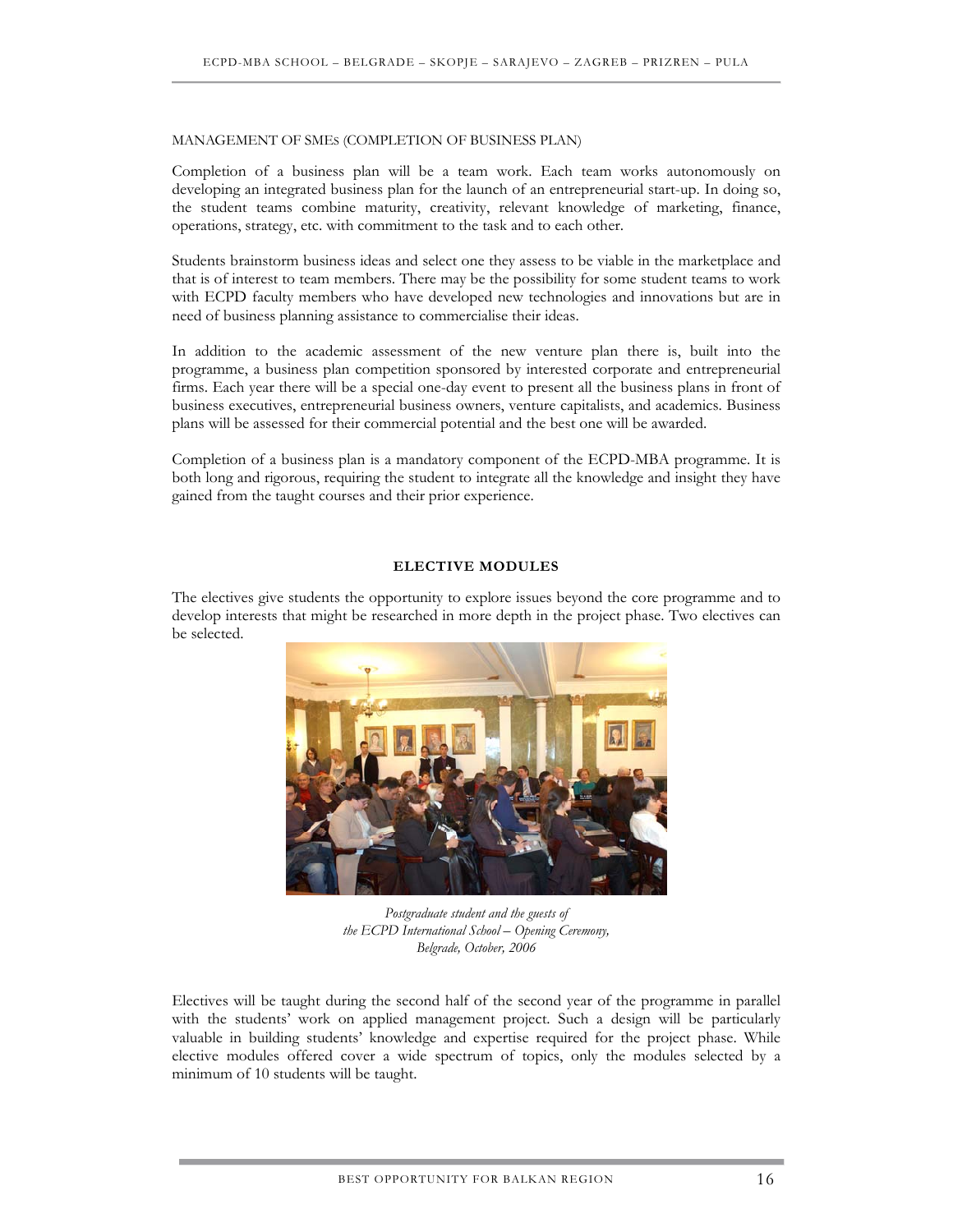#### **General Management Elective Modules:**

- 1. Principles and Techniques of Modelling in Management
- 2. Strategy, Politics and Managing Sustainable Development
- 3. Integrations: Merger and Acquision
- 4. HRM and Performance Management
- 5. Internet and E Business

#### **Strategic Management Elective Modules:**

- 1. Business and Business Ethics and Responsibility
- 2. Strategy, Politics and Managing Sustainable Development
- 3. European Integrations and Global Competitive Advantage
- 4. Systematic Thinking and Creative Problem Solving
- 5. Internet and E Business

#### **Financial Management Elective Modules**:

- 1. Knowledge Management
- 2. Public Finances
- 3. Management and Public Sector Finances
- 4. Development Financing
- 5. E-Business: Banking and Finances

#### **Production Management Elective Modules**

- 1. Knowledge Management
- 2. Project Management and TQM
- 3. Preparation and Making of Projects, Business Plans and Feasibility Studies (Models of WB and UNIDO) – TW: Preparation, Present. and Defence
- 4. Principles and Techniques of Modelling and Management of Small Enterprises
- 5. E Business

#### **Marketing Management Elective Modules**

- 1. Knowledge Management
- 2. Marketing Plan Making of Marketing Plan: Team Work Preparation, Presentation and Defence
- 3. Techniques of Promotion, Propaganda and Advertisements
- 4. Ethics and Legal Framework of Marketing
- 5. Psychology of Consumers

#### **Enterprise Management Elective Modules**

- 1. Knowledge Management
- 2. Preparation, Making of Projects, Business Plans and Sustainability Studies (Models of WB and UNIDO) – Team Work: Preparation, Presentation and Defence
- 3. Principles and Techniques of Modelling and Small Enterprise Management
- 4. Entrepreneurship and Innovation
- 5. Internet and E Business

#### **Health Management Elective Modules**

- 1. Health Economics and Finances
- 2. Organization and Management of Health Services
- 3. Health Policy, System and Organization of Health Care
- 4. Comparative Experiences on Management of Public Enterprises
- 5. Human Resources Management and Business Ethics
- 6. Health and Health Insurance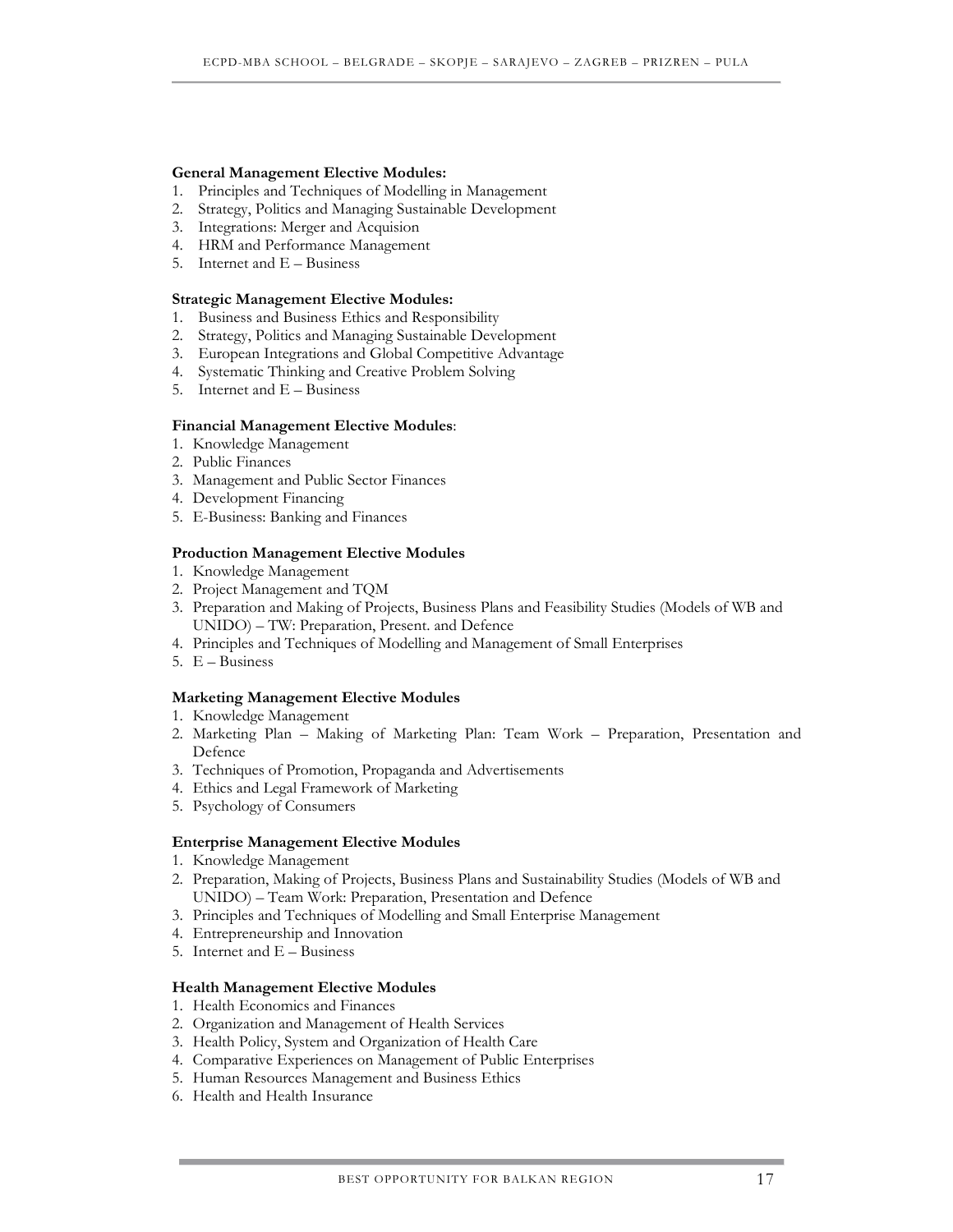Electives are kept under constant review to ensure that they are relevant and reflect issues of current interest and concern to managers. For this reason the list varies from year to year but would typically include a selection from the following:

#### **APPLIED MANAGEMENT PROJECT**

The applied management project gives students the opportunity to apply the knowledge they have gained from the programme as a whole. It develops skills of planning and conducting a major piece of research. The vast majority of students will undertake a project commissioned by a business organisation, for example, investigating and recommending an entry strategy for a new market opportunity. However, some students choose instead to research a wider business or sectoral issue. Students can elect to undertake joint projects. While the academic report must be an individual piece of work, working in partnership with another student has the advantage of spreading the workload and allowing a more extensive piece of research to be undertaken.

Before the work on project starts, there will be preparatory sessions on research methodology and project management. Also, each student will be allocated a project supervisor who is a member of academic staff.



*Ceremonial opening of the ECPD International Postgraduate MBA Studies, Belgrade, October, 2007.* 

Whilst the primary responsibility for securing a project rests with the individual student, and many develop their own projects through personal contacts, a significant number of project opportunities arise through the ECPD's network of business contacts.

The project provides an excellent opportunity to gain an in-depth and up-to-date knowledge of a particular area of business. Many students have found the knowledge base they have built up through the project has given them a powerful advantage in achieving their desired career move into a particular sector or company.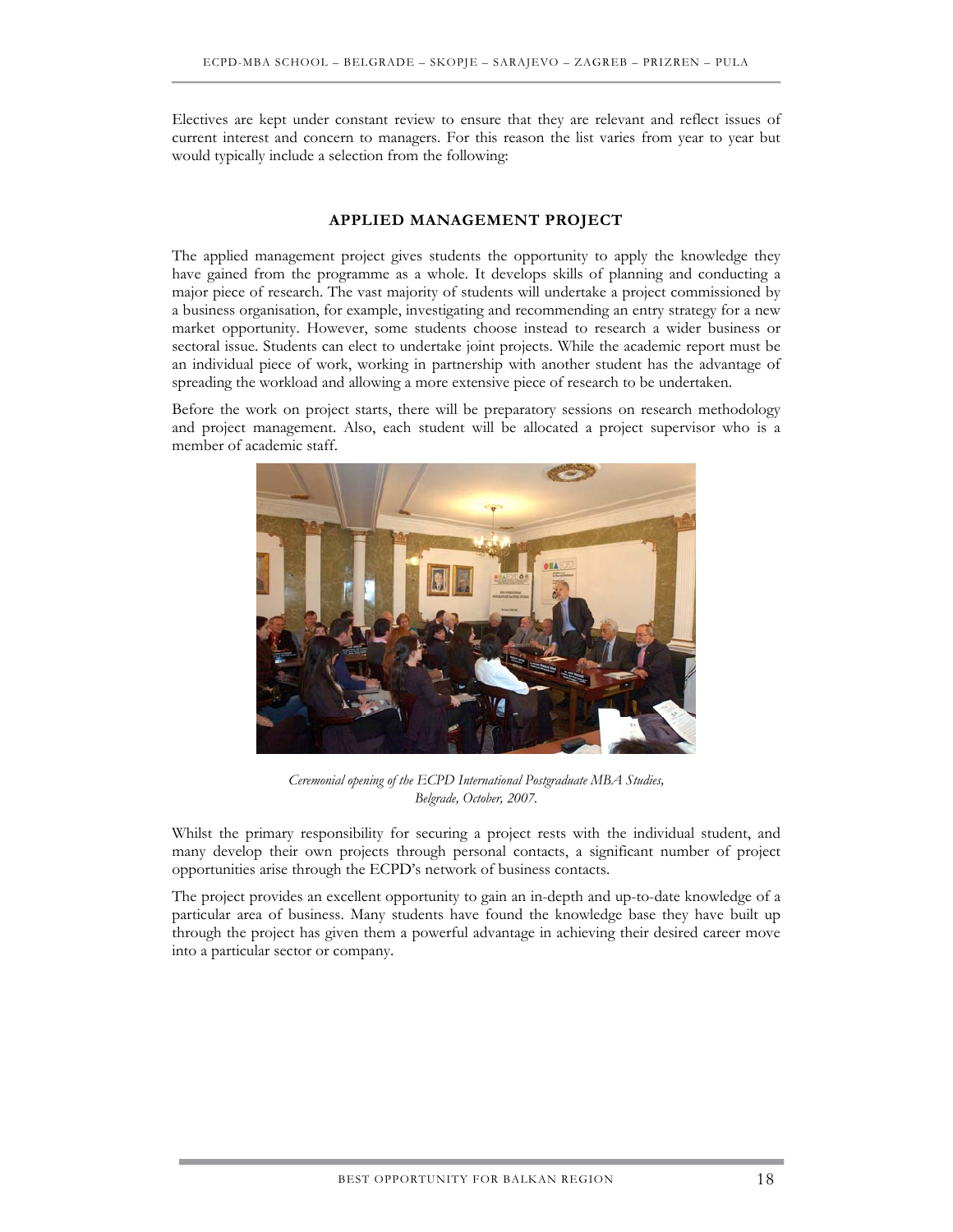#### **STRUCTURE, CONTENT AND DELIVERY METHODS**

| The following table summarises the structure of the ECPD-MBA programme. Also, delivery methods |
|------------------------------------------------------------------------------------------------|
| used for each module or programme component are shown within the last column of the table.     |

|                 | Time<br>Period         | Programme                                                                                                                                                                                                                     | <b>Modules</b>                                                  |                | <b>Delivery</b><br><b>Methods</b>              |                           |                                                                                |  |
|-----------------|------------------------|-------------------------------------------------------------------------------------------------------------------------------------------------------------------------------------------------------------------------------|-----------------------------------------------------------------|----------------|------------------------------------------------|---------------------------|--------------------------------------------------------------------------------|--|
|                 |                        | <b>ESSENTIAL SKILLS</b><br>English Language, Computer Skills and Presentation Skills                                                                                                                                          |                                                                 |                |                                                | Lectures and<br>workshops |                                                                                |  |
| $1^{\rm st}$    | October                | <b>INDUCTION PROGRAMME</b><br>Assessment of analytical, personal and enterprise student's skills,<br>Introduction of leadership and managerial games, Assessment of IT<br>skill, Team building exercise, Case study exercises |                                                                 |                |                                                |                           | Lectures, seminars.<br>workshops and<br>teamwork.<br>Assessment and<br>testing |  |
|                 | November<br>- February | <b>CORE MODULES &amp;</b><br>PERSONAL SKILLS                                                                                                                                                                                  | $\checkmark$                                                    | $\mathbf{1}$   | Principles of Economy and<br>Transition        | 30                        | Lectures,                                                                      |  |
|                 |                        |                                                                                                                                                                                                                               | $\checkmark$                                                    | $\overline{2}$ | Modelling and Analysis<br>for Management       | 30                        | seminars,<br>workshops and<br>teamwork                                         |  |
|                 |                        |                                                                                                                                                                                                                               | $\checkmark$                                                    | 3              | <b>Organisational Behaviour</b>                | 30                        |                                                                                |  |
|                 |                        |                                                                                                                                                                                                                               | $\odot$                                                         |                | <b>Personal Skills</b>                         |                           | Action learning                                                                |  |
|                 |                        |                                                                                                                                                                                                                               | $\checkmark$                                                    | $\overline{4}$ | Financial Management &<br>Control              | 30                        | Lectures,                                                                      |  |
|                 |                        |                                                                                                                                                                                                                               | $\checkmark$                                                    | 5              | <b>Marketing Management</b>                    | 30                        | seminars.<br>workshops and                                                     |  |
|                 | March -                | <b>CORE MODULES &amp;</b><br><b>MANAGEMENT</b>                                                                                                                                                                                | $\checkmark$                                                    | 6              | People & Operational<br>Management             | 30                        | teamwork                                                                       |  |
|                 | July                   | <b>SKILLS</b>                                                                                                                                                                                                                 | ✓                                                               |                | Leadership Skills                              | 25                        |                                                                                |  |
|                 |                        |                                                                                                                                                                                                                               | $\odot$                                                         |                | Methodology of Research<br>and problem solving | 35                        | Action learning                                                                |  |
|                 |                        |                                                                                                                                                                                                                               | $\odot$                                                         |                | <b>English Business Language</b>               | 25                        |                                                                                |  |
|                 |                        | <b>ESSENTIAL SKILLS:</b>                                                                                                                                                                                                      |                                                                 |                |                                                |                           |                                                                                |  |
|                 | October                |                                                                                                                                                                                                                               | English Language, Computer Skills and Presentation Skills; Test |                |                                                | Action learning           |                                                                                |  |
|                 | November<br>- February | <b>STRATEGY AND</b><br><b>CHANGE</b>                                                                                                                                                                                          | $\checkmark$                                                    | 7              | Strategic Management                           | 30                        | Lectures,                                                                      |  |
|                 |                        |                                                                                                                                                                                                                               | $\checkmark$                                                    | 8              | Leadership and<br>Managing Change              | 30                        | seminars,                                                                      |  |
|                 |                        | <b>ENTREPRENEURSHIP</b><br>AND INNOVATION                                                                                                                                                                                     | $\checkmark$                                                    | 9              | Entrepreneurship and<br>Innovation             | 30                        | workshops and<br>teamwork                                                      |  |
| 2 <sup>nd</sup> |                        |                                                                                                                                                                                                                               | $\checkmark$                                                    | 10             | Management of SMEs (Business<br>Plan)          |                           | Group projects                                                                 |  |
|                 | March -<br>July        |                                                                                                                                                                                                                               |                                                                 | $\checkmark$   | 11                                             | <b>TBD</b>                | 40                                                                             |  |
|                 |                        | <b>ELECTIVE MODULES</b>                                                                                                                                                                                                       | $\checkmark$                                                    | 12             | <b>TBD</b>                                     | 40                        | Lectures and<br>seminars                                                       |  |
|                 |                        |                                                                                                                                                                                                                               | $\checkmark$                                                    |                | Leadership Skills                              | 25                        |                                                                                |  |
|                 |                        |                                                                                                                                                                                                                               | $\odot$                                                         |                | Methodology of Research<br>and problem solving | 35                        |                                                                                |  |
|                 |                        |                                                                                                                                                                                                                               | $\odot$                                                         |                | <b>English Business Language</b>               | 25                        |                                                                                |  |
|                 |                        | APPLIED MANAGEMENT PROJECT                                                                                                                                                                                                    |                                                                 |                |                                                | Individual work           |                                                                                |  |
| <b>SUMI</b>     |                        | 265                                                                                                                                                                                                                           |                                                                 |                |                                                |                           |                                                                                |  |
|                 | <b>SUMII</b><br>255    |                                                                                                                                                                                                                               |                                                                 |                |                                                |                           |                                                                                |  |
|                 | UKUPNO I + II          |                                                                                                                                                                                                                               |                                                                 |                |                                                | 520                       |                                                                                |  |
|                 |                        | Total number of hours on MBA**                                                                                                                                                                                                |                                                                 |                |                                                | 1400                      |                                                                                |  |

 $\checkmark$  - Subjects in which it is obligatory to take exam

~ - Subjects in which it is not obligatory to take exam (project or presentation based assessment)

Lectures in English Business Language take place in all four semesters; Exam is taken at the end of Semester 4 (Year 2) (project or presentation based assessment)

\*\* Total number of hours corresponds to total number of lectures, exercises and total number of hours of individual work – preparation for exams, research, team work, preparation of seminar papers and work on Masters Thesis.

NB: Realization of lectures for individual Management degrees is subjects to at least 10 students signing up. Realization of lectures in optional subjects is subject to at least 5 students signing up. It is planned that the total numbers of contact hours is around 520.

ECPD-MBA programme correspond to the equivalent of at least 1400 hours of candidate learning effort. It might be organised as a one-year programme (Full-Time) and two-years programme (Part-Time).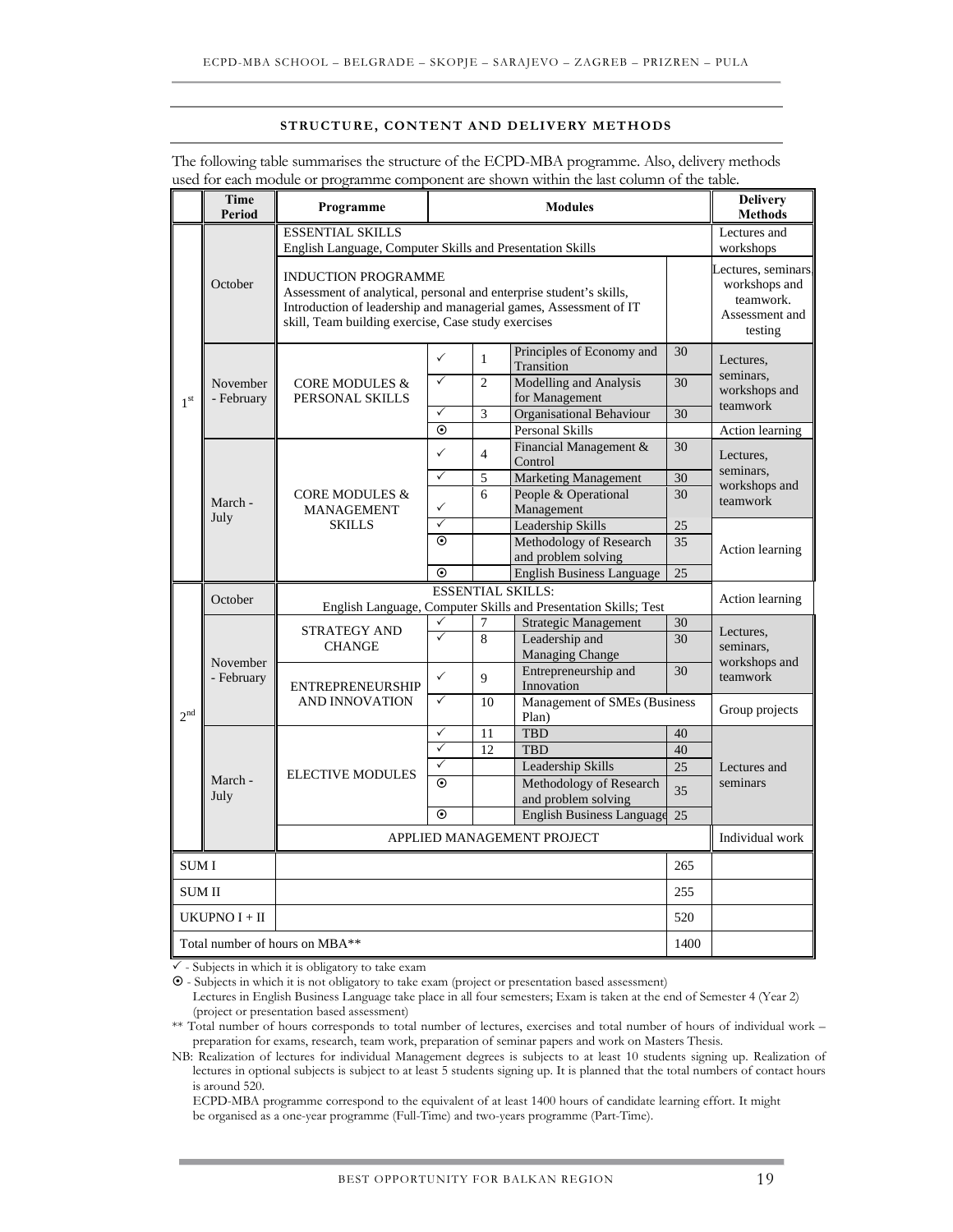#### **ECPD ACADEMIC REGULATIONS**

#### **ACADEMIC HONESTY CODE**

The ECPD, as an instrument of learning, is predicated on the existence of an environment of integrity. Members of the academic community, faculty, students, and administrative officials share the responsibility for maintaining an atmosphere and attitude of academic integrity. Students share this responsibility for maintaining standards of academic performance and classroom behaviour conducive to the learning process. All courses offered at the ECPD follow the official Academic Honesty Code as described hereafter. Students are advised to familiarize themselves with the code as violations can lead to serious sanctions including dismissal from the MBA Program:

"A student who willingly gives or receives aid during tests or exams, engages in cheating or plagiarism, copies another student's work, or submits a material claimed as his or her own while it is copied from Internet or other sources, will receive a grade 5 (Five) – not satisfactory, in the course and could be dismissed from the ECPD. Before the sanction is taken, the student will have the right to a hearing in front of the Disciplinary Committee composed of the MBA Director, two professors, and the student class representative."

#### **COURSE LOAD**

It is mandatory to take successively all the courses in the order they appear in the Program Overview. A student, who misses one course for valid reasons, must immediately confer with the MBA Director for remedial solutions.

#### **COURSE MONITORING**

The MBA program is specifically designed to provide a multidisciplinary understanding of management. All courses listed above are required for graduation and must be taken in the sequential order. Thorough preparation before the start of each course is key to successfully completing the MBA program. In addition to classroom teachings, students are expected to spend a significant time on learning. For each core module they should spend at least 80 hours for studying, reading articles, meeting for teamwork and group projects, researching, and writing papers. Finally, students must choose their field of specialization in one of the seven offered Elective modules: General Management, Strategic Management, Financial Management, Production Management, Marketing Management, Enterprise Management, Health Management, and complete two monthly for their chosen specialization. Students must choose their field of specialization before the end of the third term. The MBA Director is responsible for monitoring the MBA courses.

#### **COURSE ATTENDANCE**

Attendance is required at all classes and attendance records are maintained by faculty. Any unexcused absence from any class may have a negative effect on student grades. Absence documented by a medical certificate or an obvious case of emergency may be excused by the MBA Director.

Tardiness to class is not acceptable. The professor has the right to refuse entry to students who arrive fifteen minutes after the start of the class.

Students are responsible for all material covered or referred to in class whether they are present or absent. Students must contact their professor to determine whether or not the work can be made up.

Finally, should the MBA Director determine that the student's attendance record is irregular or unacceptable; the student will be required to withdraw from the MBA program.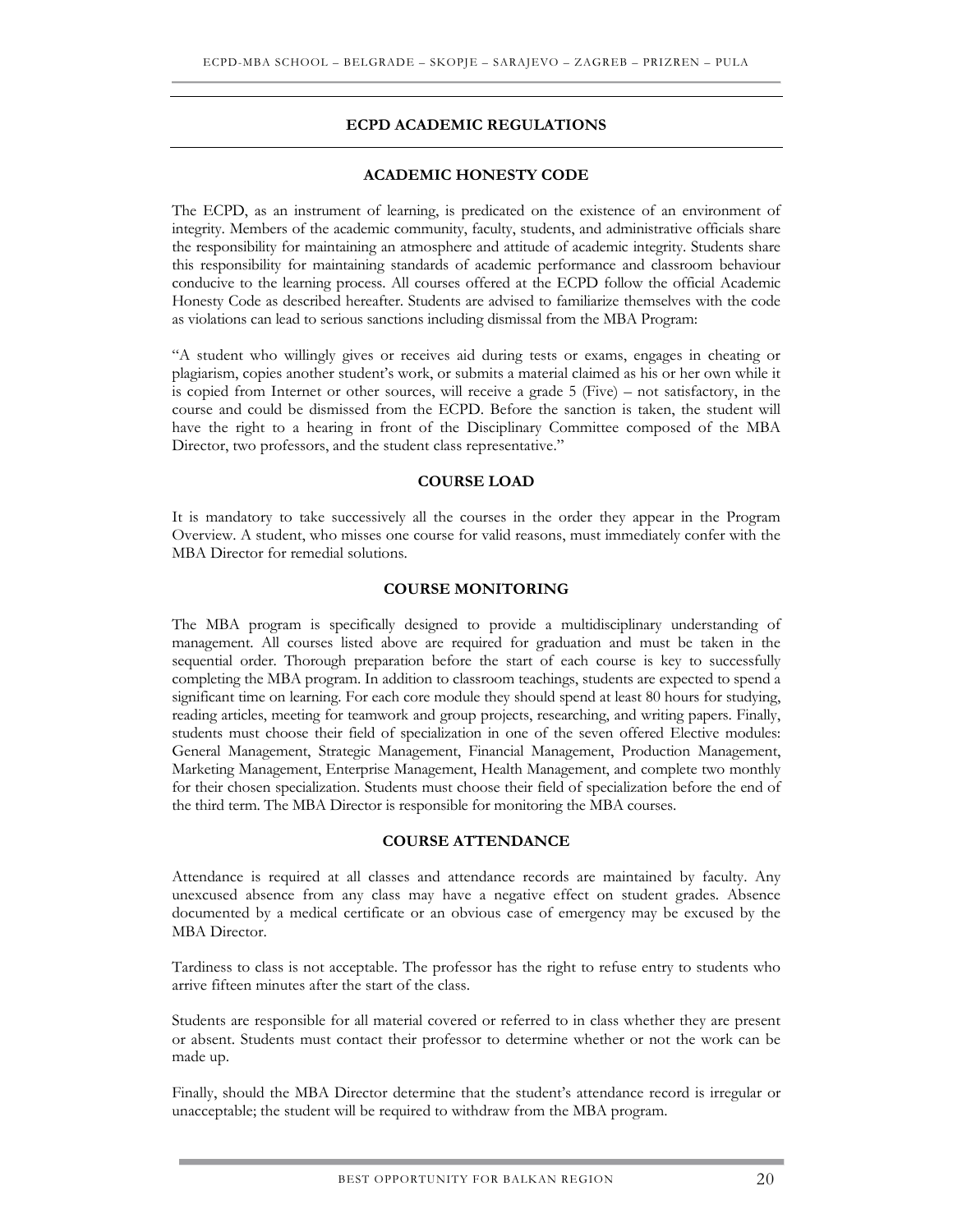#### **TEACHING METHODOLOGY**

The ECPD MBA program offers a balanced and pragmatic approach to business and education which combines theory with practical applications, functional education, and an analytic approach to the field of management by using case study and lecture teaching methods. All faculty members are highly experienced in their respective fields, and have the abilities to develop class materials and lead discussions which are motivating and challenging for a professional audience. Consequently, students are strongly invited to participate actively in class. Professors also encourage interaction with peers through class discussions, role plays and team work.

#### **ASSESSMENT METHODOLOGY**

ECPD is responsible and has full freedom for choosing the most suitable assessment methodology according to characteristics and nature of the programme. In the assessment process the following factors will be taken into consideration: attendance, class participation, presentation, homework and individual work, group project and team work, and final exams.

Method of assessment is based on the following principles: core modules are assessed only by the written examinations; elective modules in the 2nd year are assessed by written exam or assignments; management of SMEs (Writing a Business Plan) will be assessed and delivered as a team works, and final MBA dissertation or Project is based on dissertation of around 30000 words.

#### **ECPD use a system of assessments according to following scale:**

Grade 5: 50% and below - Unsatisfactory, Grade 6: 51% to 59 – Satisfactory, Grade 7: 60% to 69% - Good, Grade 8: 70% to 79% - Very Good Grade 9: 80% to 89% - Excellent Grade 10: 90% to 100% - Exceptional, demonstrate use of original thought processes and exemplary academic writing.

Detailed description of the grades is given in the Assessment Strategy Document. Examinations in all the subjects take place at the end of the corresponding semester in February and June. Deadline for the submission of assignments is defined in agreement with Director of the Programs and subject lecturer.

#### **Assignments**

The assessment methods by assignment can be either one assignment (3000-5000 words) or two shorter assignment 1500 words each. Assignment can take a variety of forms, such as essays, individual or team works. In some cases students may be given a choice to undertake the assignment individually or as a shared project with other students. Assignments will often require students to draw on their own experience in organizations in order to demonstrate their ability to relate theory to "real word" practice. Some project-based assignments may involve background research on a business situations or conducting primary or secondary research.

#### **COURSE WITHDRAWAL**

Students who consider that they are not adjusted to a course may withdraw by dropping a course within the permitted time with the permission of the MBA Director. Official withdrawal can take place before the start of the course and at the latest must take place on or before the end of the 2nd week of the course. Exceptions may be made after deadlines have expired only with the permission of the MBA Director. Students who withdraw from a course prior to completion will be assigned the grade of withdrawal.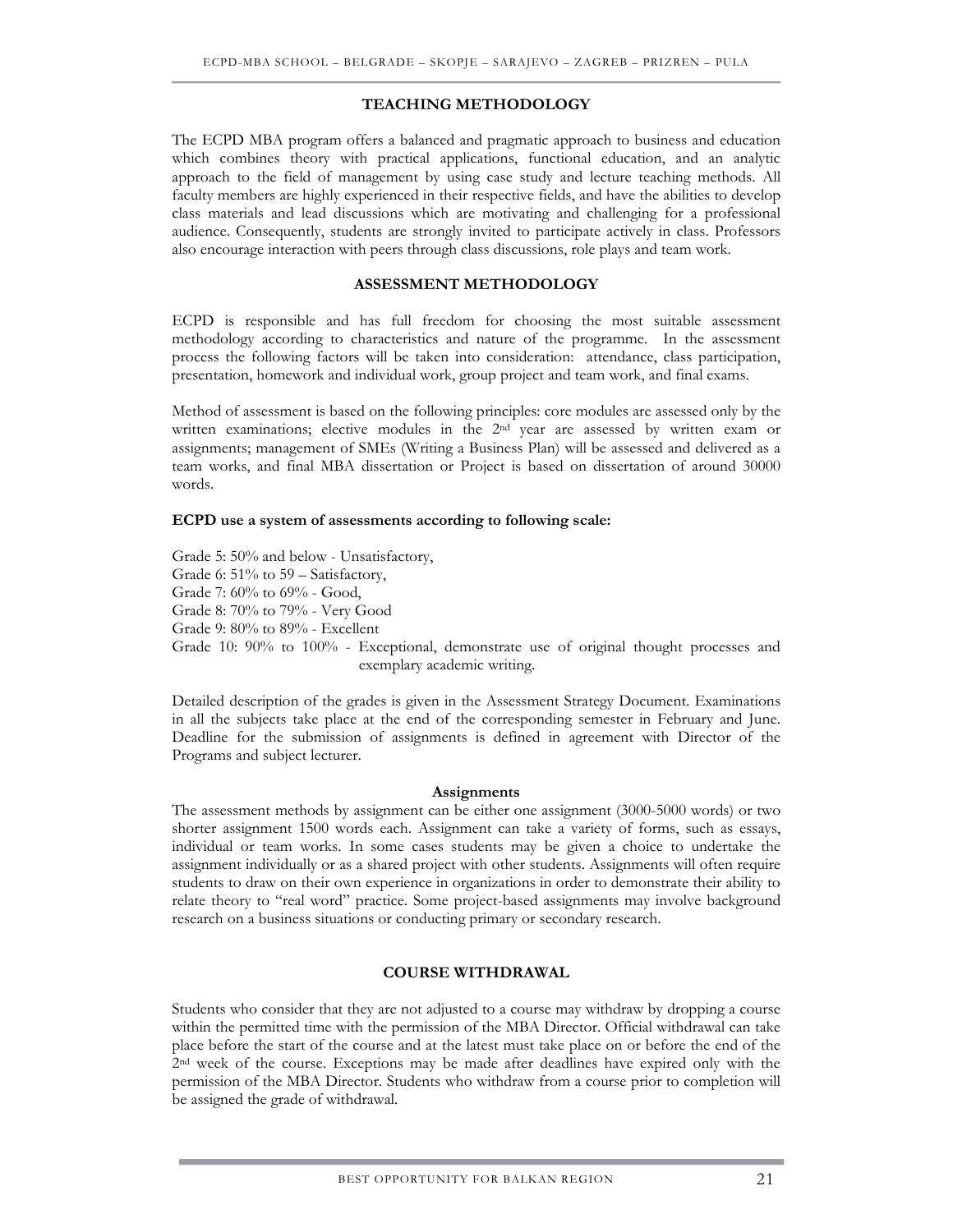#### **STANDARDS OF SATISFACTORY PROGRESS**

All students must meet the minimum standards of academic achievement and successful course completion to remain enrolled at the ECPD MBA Program. The student's progress is monitored each term and evaluated at the required academic standard.

#### **ACADEMIC PROBATION**

Students who do not maintain satisfactory progress will be placed on probation period. The student on probation will be counselled and given assistance, if needed, in order to improve his/her academic standard. At the end of the probationary period, if the academic record is not in compliance with the standards of satisfactory progress, the student will be suspended for minimum of one quarter.

#### **SUSPENSION AND EXTENDED ENROLLMENT**

The students who fail to meet the minimum of requested academic standards will be submitted. Dismissed students may apply to continue their studies at the ECPD in an extended enrolment status. During this time, the student must attempt to improve the deficient areas that lead to the dismissal by taking remedial courses, retaking failed modules, or practicing previously learned skills in order to re-establish satisfactory progress. The student will be responsible for all cost incurred during this period. At the completion of this quarter, a student who has established satisfactory progress may apply to the administration to return to a regular student status.

#### **REINSTATEMENT AS A REGULAR STUDENT**

Students who wish to be readmitted after being suspended or dismissed due to the failure to maintain the academic minimums must reapply for admission but not before one full term has passed from the time of suspension. A meeting will be scheduled between the MBA Director and the student applying for reinstatement to determine if the student has the academic ability and desire to successfully continue in the MBA program. If reinstated, the student will be placed on probation period. At the end of the probation period, if the student's academic record is not in compliance with the standards of satisfactory progress, the readmitted student will be dismissed.

#### **MITIGATING CIRCUMSTANCES**

The MBA Director may waive the standards of academic progress standards for circumstances of poor health, family crisis, or other significant occurrence outside the control of the student. These circumstances must be documented by the student to demonstrate that they had an adverse impact on the student's performance. No waivers will be provided for graduation requirements.

#### **LEAVE OF ABSENCE**

Students, in good standing and making satisfactory progress towards the MBA degree, who must interrupt studies for compelling reasons (e.g. which may include but not limited to personal illness, unusual family responsibilities, and unexpected consequences arising in their homeland) must file a Request for Leave of Absence. Students must file this Request with the MBA Director and receive an official approval from the MBA Director. The period of leave is not counted in the time allowed for the completion of the degree requirements. Students who do not return to enrolled status at the end of the approved leave of absence are no longer considered to be pursuing the MBA degree program. Students who fail to apply for a Request for Leave of Absence or for whom a leave has been denied or has expired should reapply for admission to the MBA program.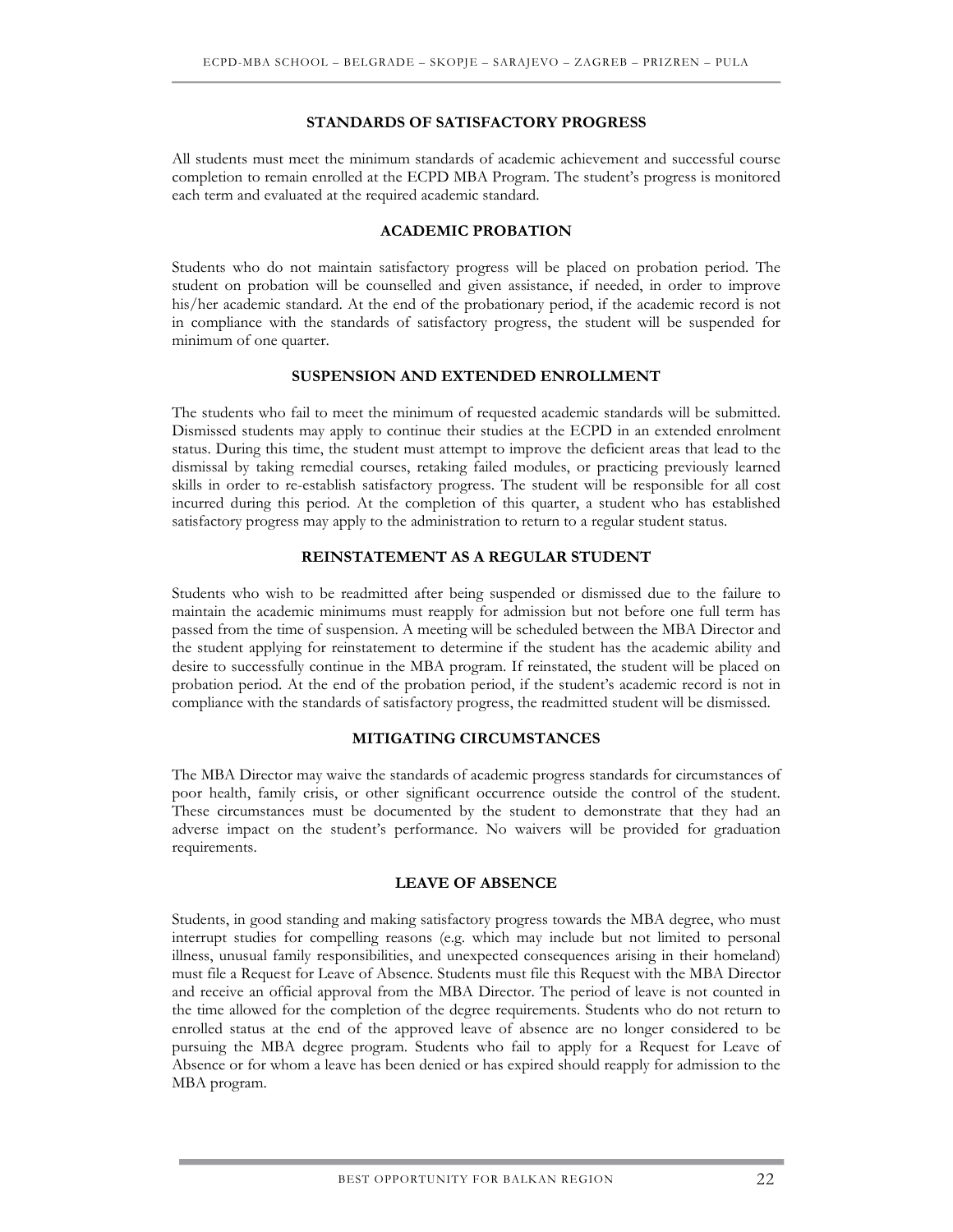#### **CHANGE OF NAME AND ADDRESS**

It is the student responsibility to notify the ECPD of changes in permanent address or name. Name changes require official documentation and typically cannot be completed over the telephone.

#### **TRANSCRIPTS**

At the end of the program, when students have completed all their modules and are eligible for graduation, the Registrar will issue one official transcript signed by the MBA Director. Transcripts will not be issued to students who are not in good financial standing with the ECPD.

#### **WITHDRAWAL FROM THE MBA PROGRAM**

Students wishing to withdraw from the MBA program should notify the MBA Director in writing.

#### **GRADUATION**

The formal MBA Graduation ceremony is held at the end of October for degree candidates who have completed all graduation requirements that academic year. Diplomas will be issued only to students in good financial standing with the ECPD.

#### **CORE FACULTY**

The MBA program at ECPD are based on contemporary and relevant multidisciplinary business education, combining professionalism, profitability and efficiency and blending the American and European ways of thinking and doing business.



#### *ECPD Visiting Professors*

Since many of the professors are actively involved in the business community, ECPD can offer courses of high standard and modern practicality. Full-time professors are available for most of the time to respond to student's requests.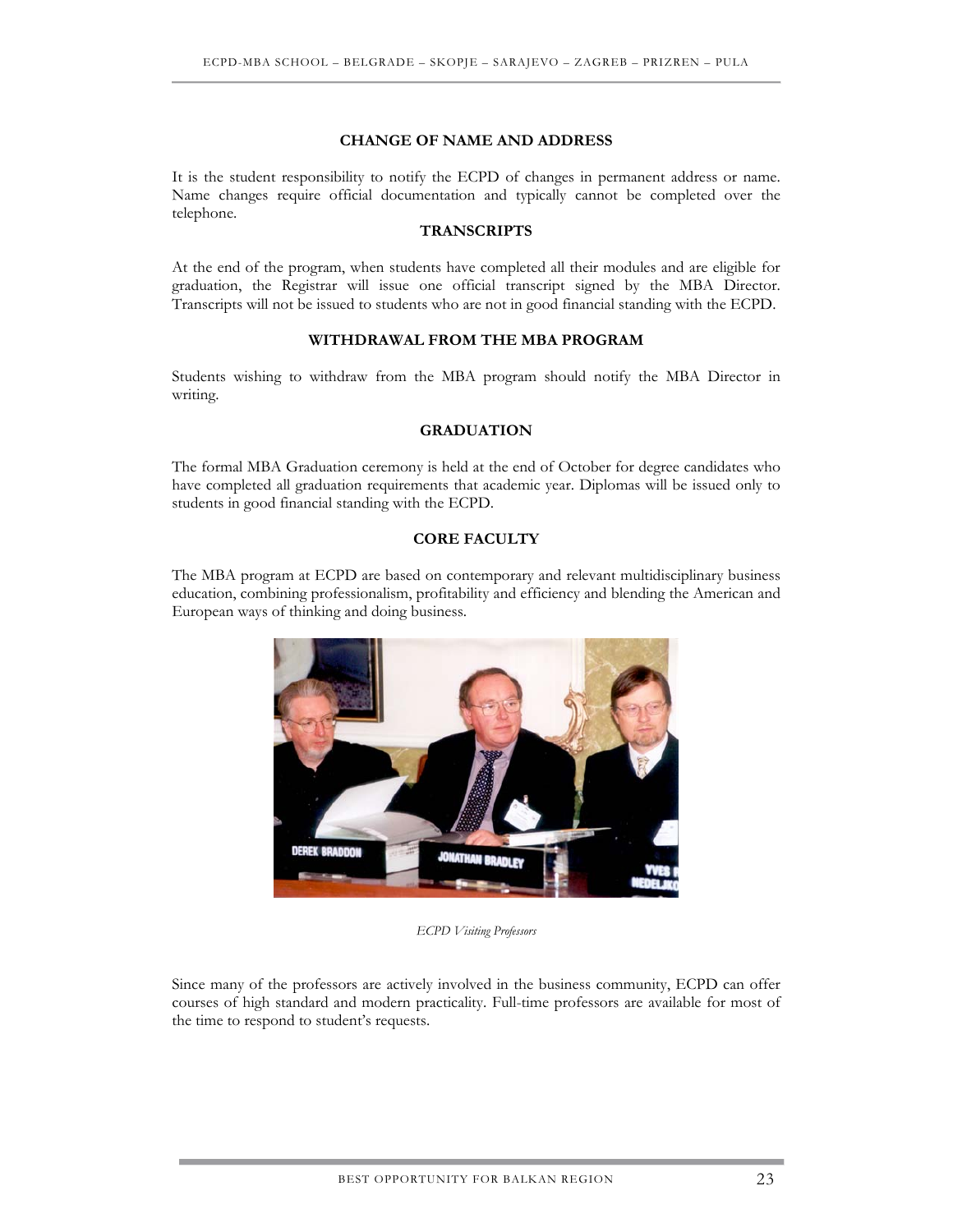#### **PROFESSORS**

The MBA program has been designed to combine interdisciplinary business subjects and provide an adequate balance between the theoretical curriculums with the necessary practical experience. To accomplish this, the ECPD has assembled full-time professors, and visiting professors who teach courses in their area of expertise.

#### **VISITING PROFESSORS**

ECPD offers students the opportunity to interact with international visiting professors from the best educational worldwide institutions.

Faculties for the MBA program have been assembled from all over the world and are recognized experts in their fields. Visiting professors teach one course per week.

#### **STAFF**

The MBA program is administered by the MBA Director. For all course material, information and services, students are to contact the MBA Director.

#### **Registrar**

**MBA Director** 

The Registrar is responsible for all students' registration and for issuing the corresponding invoices. Students are not officially enrolled until they have paid all tuition costs. A late registration fee will be charged to students registering for a course after the deadlines set forth by the ECPD. The Registrar is also responsible for issuing the student's transcripts.

#### **Computer Facilities**

The ability to understand and use computer-based information systems is essential in the modern business world. All MBA students are required to have a portable lap-top computer with the latest software versions installed in English. Students will be using their own computers for a variety of courses, many of which have been designed to maximize student exposure to computer applications. Students are required to conduct substantial research on the Internet. Each student should have a personal e-mail address to receive information on a regular basis.

#### **Non-Academic Policies**

- Smoking, drinking, and eating in classes is forbidden.
- Use or possession of any illegal drug or controlled substance is forbidden and will be immediately reported to the local Authorities.
- Use or possession of alcoholic beverages is forbidden within the premises of the ECPD.

#### **STUDY AND ASSESSMENT METHODS**

#### **INTERACTIVE LEARNING**

Teaching and learning on the ECPD-MBA is a highly interactive process. Class members are actively encouraged to contribute their views and experiences of organisational life, and as managers, in order to enrich the learning experience for the whole student body.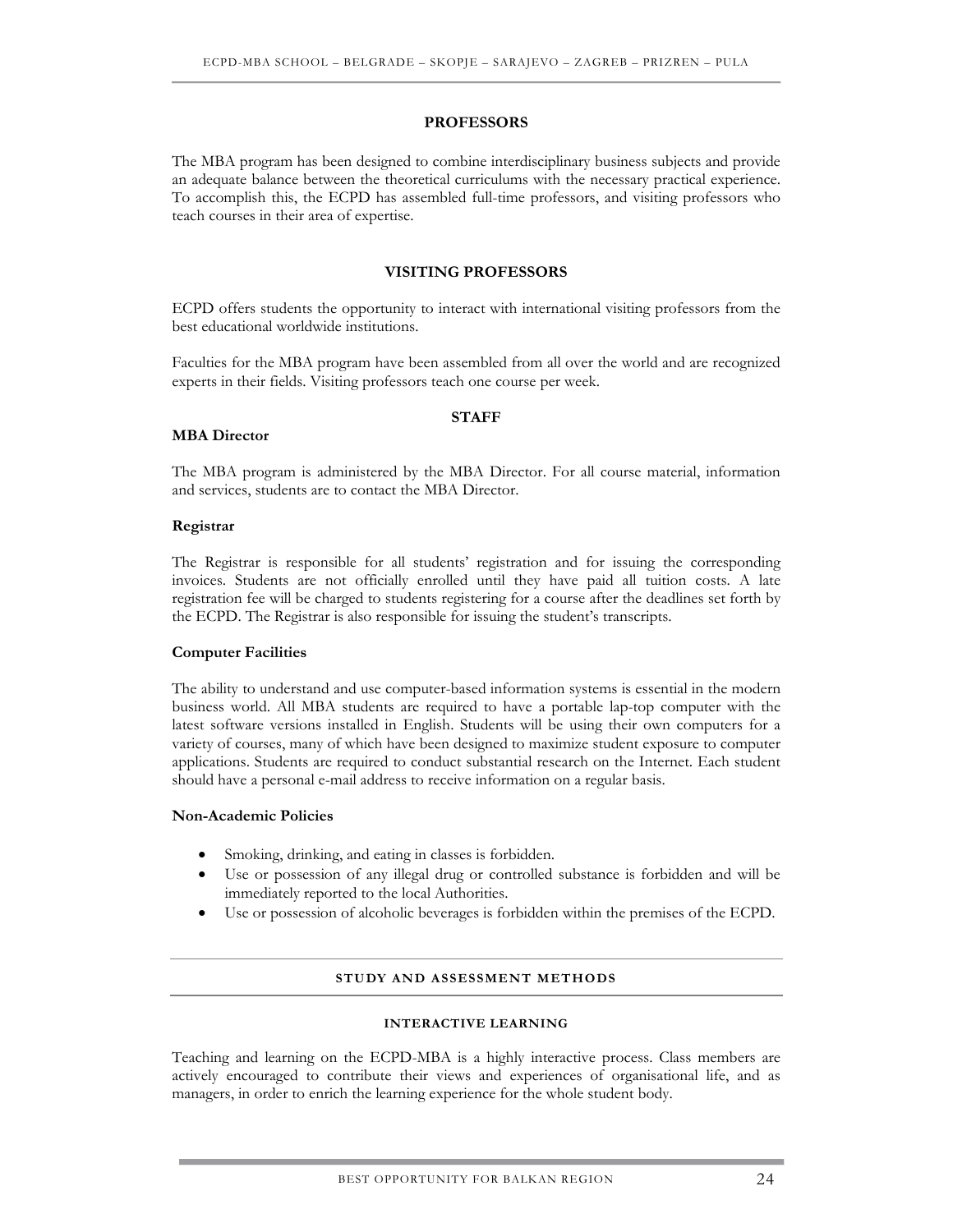#### **TEACHING METHODS**

A wide variety of teaching methods are used from formal lectures to videos, case study analysis, seminars and class presentations. Many courses include one or more guest speakers who are business practitioners, and some sessions are taken by visiting faculty from other leading business schools.



#### **CAREER MATTERS**

We understand that the decision to undertake an MBA is often linked to a strategic review of a person's career and a drive for career progression or career change. For this reason, ECPD-MBA organises annual sessions where students can meet and talk with potential employers.



*Students of the ECPD Postgraduate Studies* 

#### **HELPING STUDENTS WITH THEIR CAREER CHOICE**

• ECPD-MBA works with students on a one-to-one basis, using a structured approach to career review. This involves reflection on a student's career to date and a review of skills, strengths, personality and values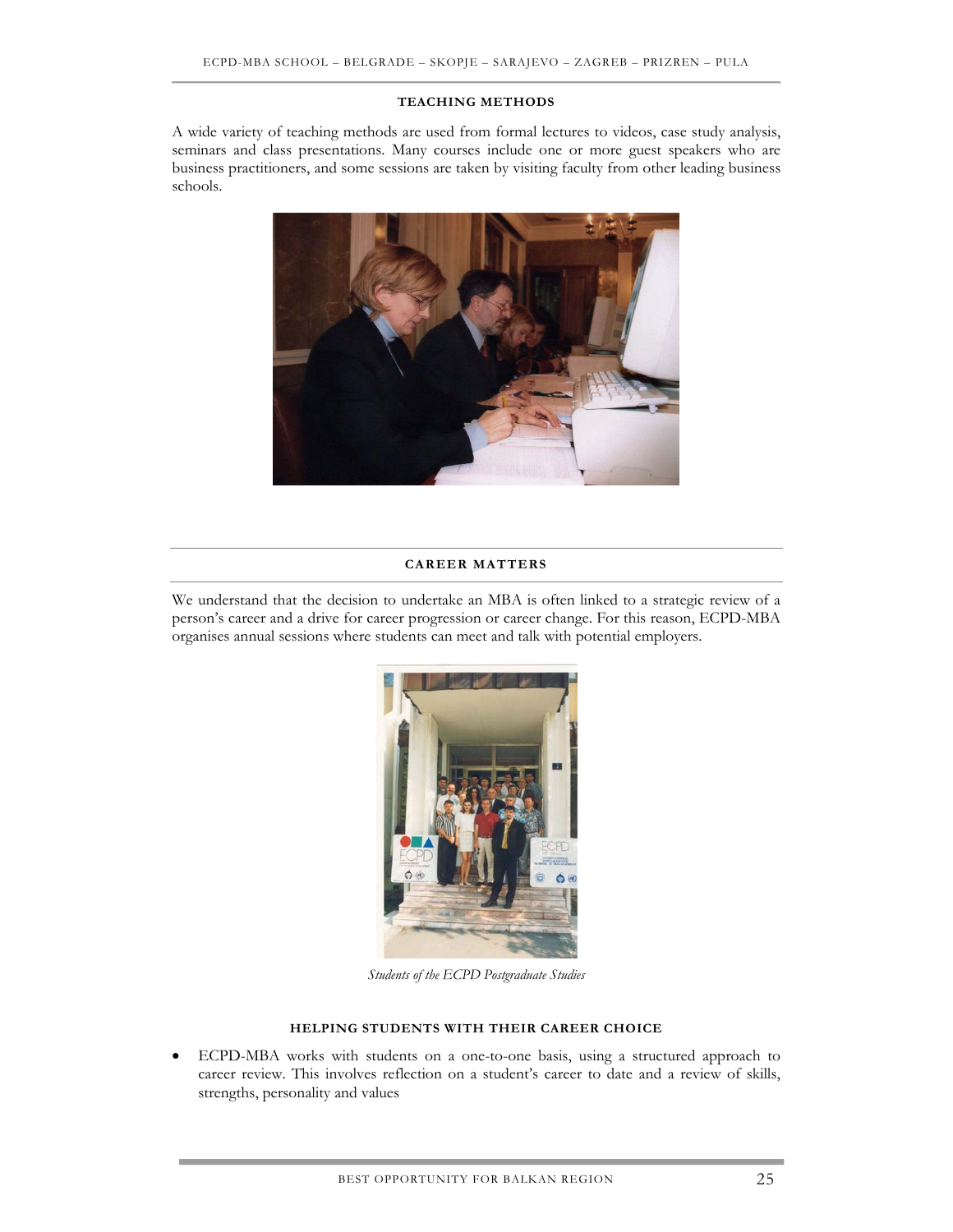- Workshops for groups of 10-12 students take place during the month of September. These cover themes such as: Planning Your Career; Presenting Yourself Effectively; A CV that Works for You; Networking Skills; and Preparing for Interviews.
- Guest speaker events and themed career evenings occur throughout the year.

#### **STUDENT SUPPORT AND GUIDANCE**

ECPD-MBA School believes that academic and personal support contributes to students' personal and professional development. The following mechanisms are in place to support this.

#### **ADMISSION AND INDUCTION**

MBA programme offer a week long induction programme for all new students in October. It contains some sessions which are generic, such as learning resources, study skills, etc.

#### **PROVISION OF INFORMATION**

All students receive a copy of the ECPD-MBA Student Handbook and ECPD-MBA programmes. In addition, students can obtain information, both through their programme and ECPD-MBA Support Net. Information is also provided on the programme notice board.

#### **ECPD-MBA SUPPORT NET**

ECPD-MBA Support Net is the ECPD main platform in supporting learning. At registration all students are provided with their own portal through which they can access information on their programme, individual modules and email.

#### **ACADEMIC GUIDANCE AND SUPPORT**

All students receive academic guidance and support through their programme tutor, who has responsibility for explaining the operation of the programme and giving guidance on progress.

#### **QUALITY AND ACCREDITATION**

ECPD-MBA programme is designed according to the professional guidance and principles set up by Association of MBAs (AMBA) based in London, UK. AMBA is an international authority on the development of business leaders and it provides a network for MBAs, business schools and employers.

ECPD-MBA has its own programme committee and Academic council that produce the Annual Monitoring and Evaluation Report on a regular basis.

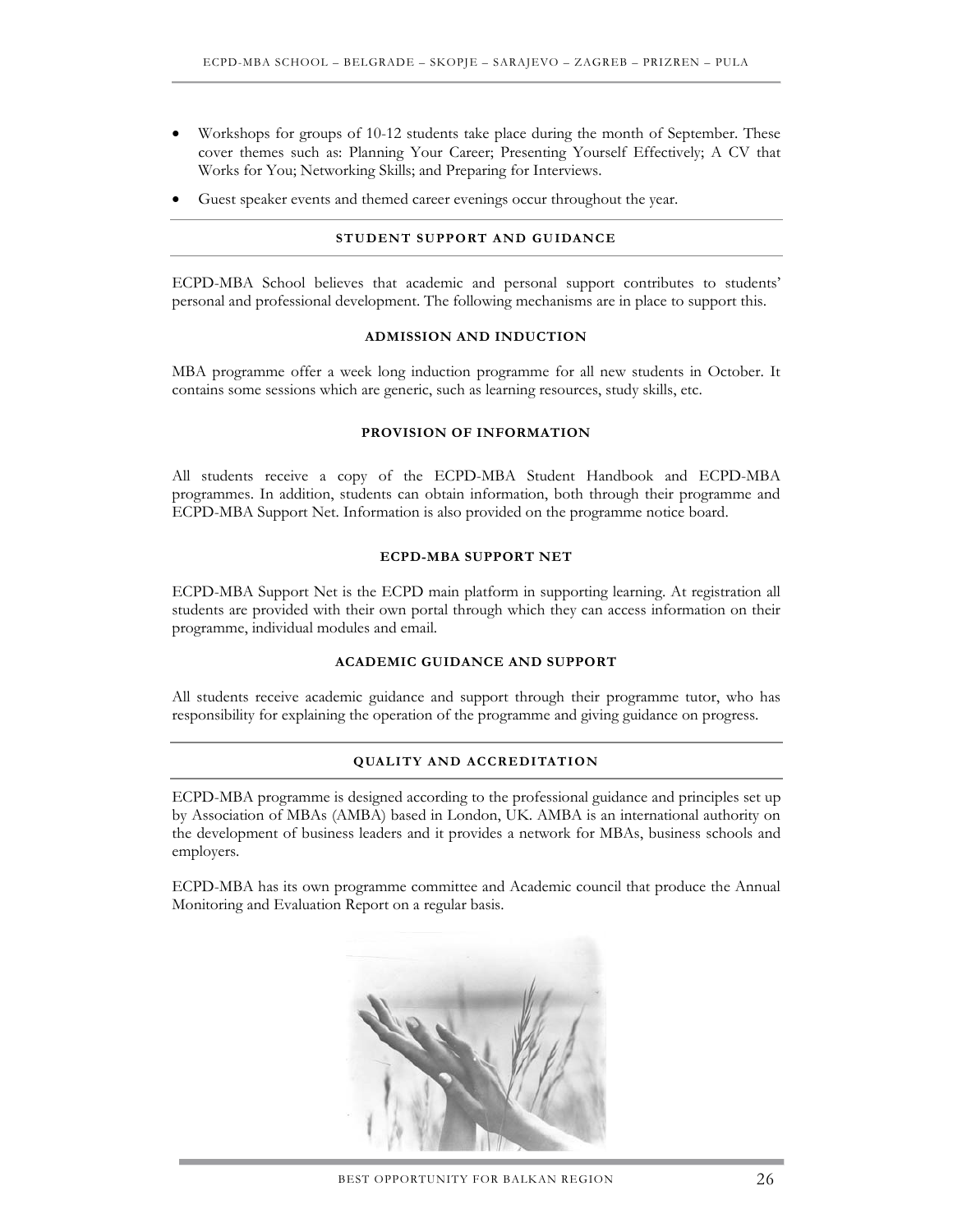#### **PARTNERS AND ASSOCIATES**

MBA School is constantly creating connection with partners from industry, service sector, governmental bodies, multi-national companies, banking and financial institutions based in Serbia and Montenegro and in the Balkan region. Those organisations and institutions are our partners which contribute to the development of the programme.

ECPD-MBA School also has extensive relationships with other MBA schools and Universities across the Europe and the world. In particular, we have leading experts and visiting professors teaching the modules in our MBA programme.

Some of our existing partners are:

- University of Trieste (Italy),
- Diplomatic Academy of Austria, Vienna (Austria),
- UNIDROIT, Rome (Italy)
- UNCITRAL, Wien (Austria)
- International Development Law Institute (IDLO), Rome (Italy)
- International Law Institute (ILI), Washington (USA),
- John Hopkins University (USA),
- Castilla la Mancha University, Toledo, "Compultence", Madrid (Spain),
- University of Vienna (Austria)
- University of Skopje (Macedonia)
- University of Athens (Greece);
- University of Black See and University of Arad (Romania);
- University of West England, Bristol (UK).
- University Bradford (UK),
- University Vassa (Finland),
- University of Ljubljana, University of Maribor (Slovenia)
- University of Sarajevo, University of Banja Luka, University of Tuzla, University of Zenica (Bosnia and Herzegovina)
- University of Belgrade, University of Niš, University of Novi Sad, University of Kragujevac (Serbia),

#### **ECPD PROFESSORS AT THE DEPARTMENT OF MANAGEMENT**

| Professor Dr Ljubiša Adamović           | Florida State University, Tallahassee, USA                             |
|-----------------------------------------|------------------------------------------------------------------------|
| Professor Dr Jürgen Basedow             | Max-Planck Institute for Foreign Private and International Law,        |
|                                         | Hamburg                                                                |
| Academician Professor Dr Oleg Bogomolov | Russian Academy od Sciences, Moscow, Russia                            |
| Professor Dr Michael Joachim Bonell     | UNIDROIT, Rome, Italy                                                  |
| Professor Dr Tony Bovaird               | University of Birmingham, UK                                           |
| Professor Dr Derek Braddon              | University of the West of England, UK                                  |
| Professor Dr Jonathan Bradley           | University of the West of England, UK                                  |
| Professor Dr Jans-Jörg Bullinger        | University of Stuttgart, Leiter des Institutes für Arbeitswissenschaft |
|                                         | und Technologie Management, Germany                                    |
| Professor Dr Svetlana Cicmil            | <b>Bristol Business School, UK</b>                                     |
| Professor Dr Boris Cizelj               | President of the Association for Cooperation with EU, Brussels         |
| Professor Dr Brian Clark                | University of Hertfordshire, UK                                        |
| Professor Dr Victoria Curzon-Price      | Director, Institute for Development, University of Geneva              |
| Professor Dr Milutin Ćirović            | Faculty of Economics, University of Belgrade, Serbia                   |
| Professor Dr Ilija Ćosić                | Dean, Faculty of Technical Sciences, University of Novi Sad            |
| Professor Dr Bruno Dalago               | University of Trento, Italy                                            |
| Professor Dr Vjekoslav Domljan          | Professor, University of Sarajevo, Bosnia and Herzegovina              |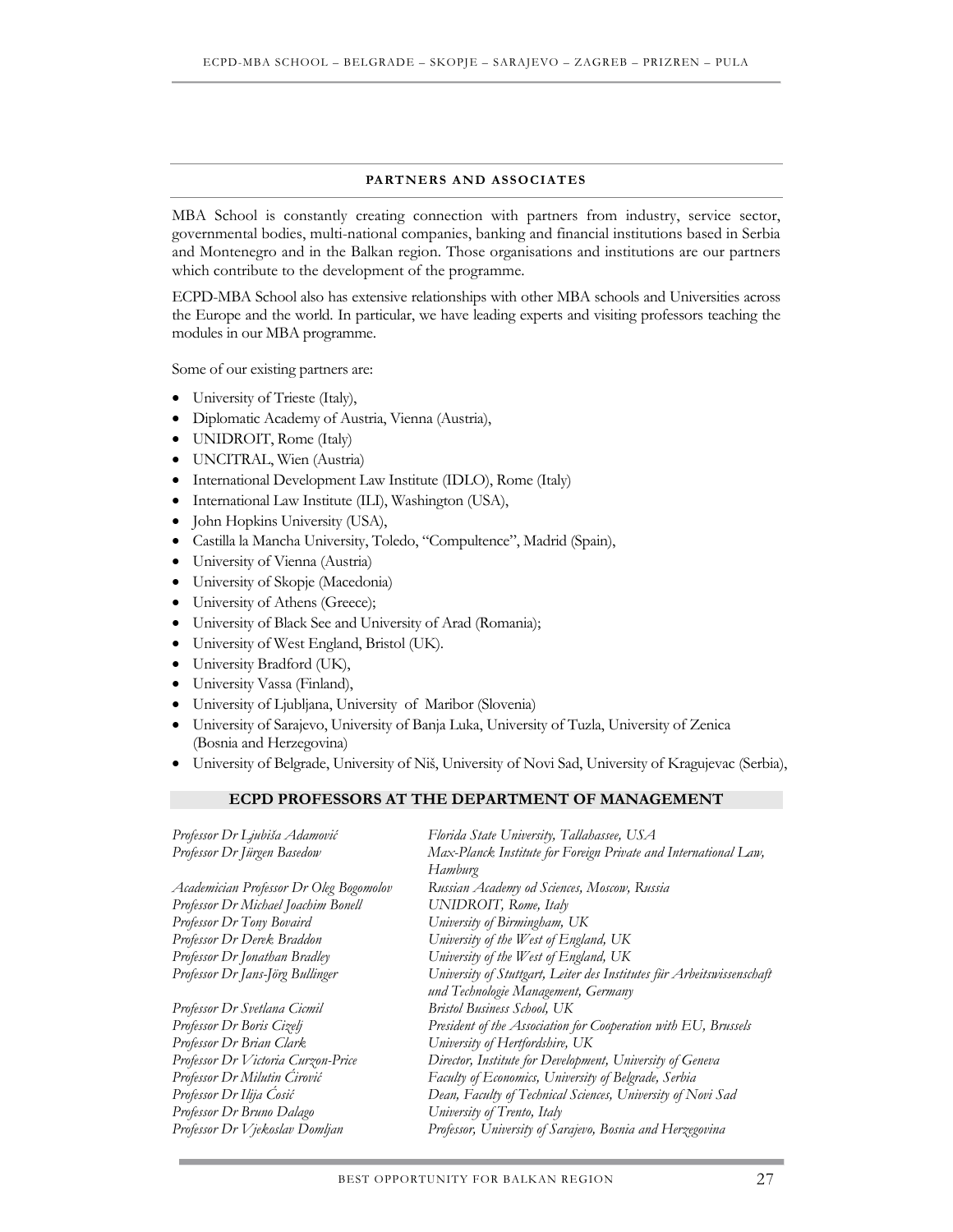*Professor Dr Peter De Golia University of Rush, Chicago, USA*

*Dr Graham Hollinshead Bristol Business School, UK* 

*Professor Dr Nila Kapor-Stanulović University of Novi Sad Professor Dr Janet Kirkham University of Hertfordshire, UK Professor Dr Dimko Kokarovski University of Bitola, Macedonia*

*Professor Dr Jeffrey Levett University of Athens, Greece Professor Dr Jyoti Majumdar University of Bradford, UK Professor Dr Ron Matthews Cranfield University, UK Professor Dr Vlastimir Matejić ECPD, Belgrade, Serbia Professor Dr Jože Mecinger University of Ljubljana, Slovenia Professor Dr Yves-Rastimir Nedeljković ECPD UPUN, Serbia Professor Dr Erszebet Novaky University of Budapest, Hungary Dr Richard Pagget New Castle University, UK Dr David Potts University of Bradford, UK Professor Dr Slavica Ročevska University of Bitola, Macedonia*

*Professor Dr Bob Ryan University of Hertfordshire, UK Professor Dr Nilgun Sarp Professor, University of Istanbul, Turkey Professor Dr Tsuneaki Sato University of Yokohama, Japan Professor Dr Bernardo Sechi University of Venice, Italy Professor Dr Ichimura Shinichi International University in Osaka, Japan Professor Dr Željko Šević University of Greenwich, London, UK*

*Professor Dr Martin Upchurch University of Middlesex, UK*

*Professor Dr Paola Vigano University of Venice, Italy*

*Professor Dr Dončo Donev SS Cyril and Methodius University, Skopje, Macedonia Professor Dr Hose Del Llano Complutence University, Madrid, Spain Professor Dr Ozren Despić Aston University, Birmingham, UK Professor Dr Jean-Claude Dishamps Professor, University of Lille, France Professor Dr Hans Jürgen Drumm Researcher, University of Regensburg Professor Dr Lilly Evans Holowet University, Director of Strategic Learning Web, London, UK Professor Dr Andreas Falkenberg Advanced School of Economics and Management, Bergen, Norway Professor Dr Alvaro Hidalgo University of Castilla-La Mancha, Toledo, Spain Professor Dr Dietrich Hofman Friedrich-Schiller Universität, Jena, Germany Professor Dr Robert Ilidge De Monfort University School of Business, UK Professor Dr Miodrag Ivanović University of Thames Valley, Hertfordshire and Oaklands College, UK Professor Dr Đorđe Jakovljević Faculty of Medicine, Novi Sad, Serbia Professor Dr Miroslav Jovanović Scientific Advisor, UNECE, Geneva, Switzerland Professor Dr Ninko Kostovski ECPD Regional Institute for Development Studies, Skopje, Macedonia Professor Dr Milutin Lješević Faculty of Geography, University of Belgrade, Serbia Professor Dr Michael Mejstrik Economics Institute in Prague and ECPD Scientific Advisor Professor Dr Jovan Ranković Faculty of Economics, University of Belgrade, Serbia Vern Neufeld Redekop Professor, University of Saint Paul, Canada Professor Dr Ronald Grossarth Director, ECPD Institute for Social, Economic And Health Psychology, Heidelberg, Germany Dr Merete Rosenberg EU-CAFAO, Brussels, Belgium Professor Dr Michael Rosen President, Rosen Associes (Consulting), Brussels, Belgium Professor Dr Luka Rossi Istituto Superiore di Santi, Rome, Italy Professor Dr Nano Ruzin Professor, Faculty of Philosophy, SS Cyril and Methodius University, Skopje, Macedonia Academician Professor Dr Georgi Stanishev Bulgarian Academy of Architecture, Sofia, Bulgaria Academician Professor Dr Vladimir Stipetić Croatian Academy of Sciences, Zagreb, Croat ia Academician Professor Dr Branislav Šoškić Rector, ECPD International Postgraduate Studies, Full Member of the European and Montenegrin Academies of Sciences and Arts Professor Dr Tapio Varis Director, Institute for Management in Tampere, Former Rector of the United Nations University for Peace Professor Dr Stevan Vasiljev Faculty of Economics, University of Novi Sad, Serbia Professor Dr Dario Velo Director, School of Business Management, University of Pavia, Italy Professor Dr Don Wallace University of Georgetown, USA*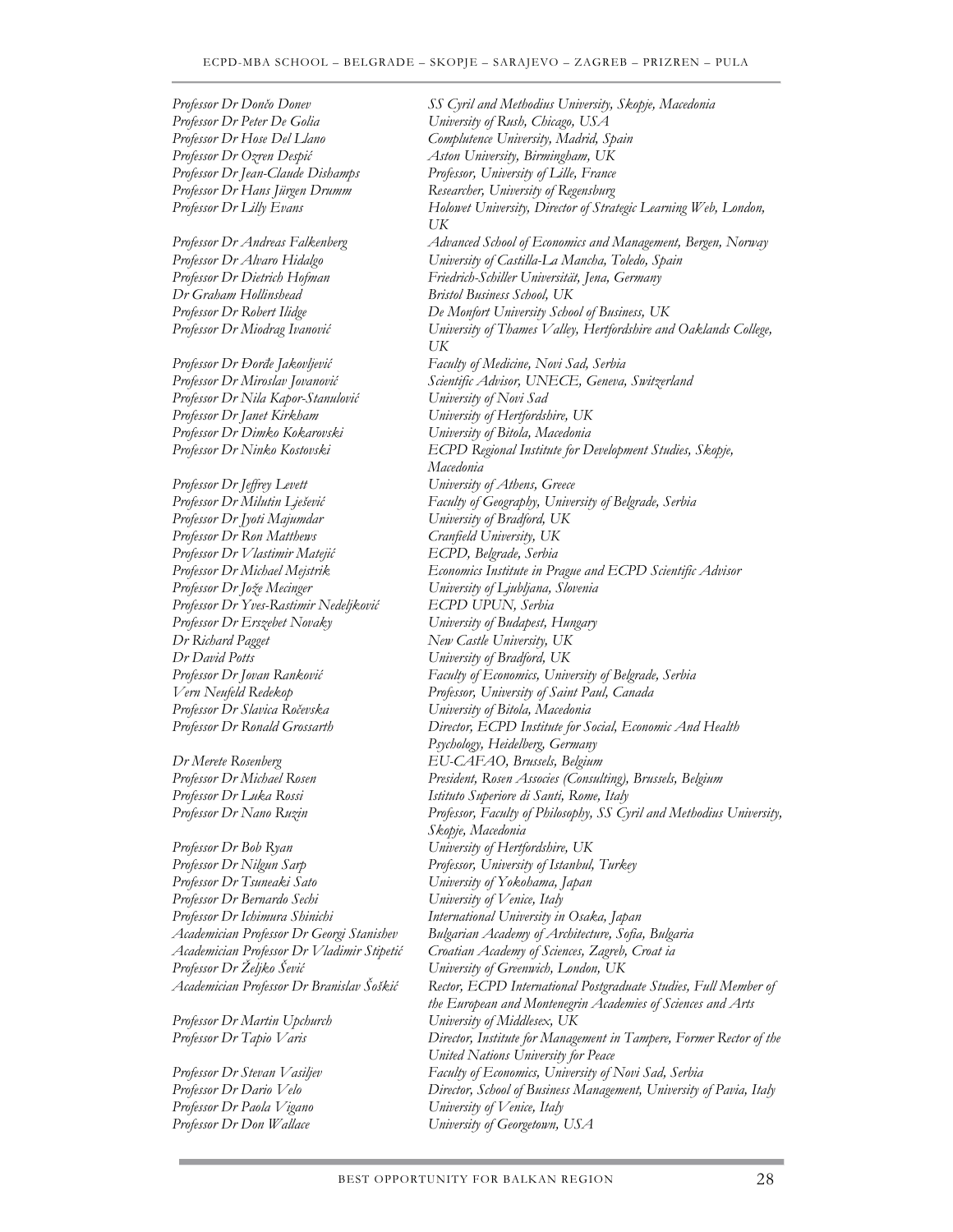| Professor Dr Bennis Waren       | USC Professor and Founding Chairman, The Leadership Institute,<br>Santa Monica, CA, USA                      |
|---------------------------------|--------------------------------------------------------------------------------------------------------------|
| Professor Dr Keegan Warren      | University in White Plains, Executive Director of the Institute for<br><b>Global Business</b>                |
| Professor Dr John Weiss         | University of Bradford, Development and Project Planning Centre,<br>UK                                       |
| Professor Dr Čedomir Nestorović | Professeur Enseignant, Département Management, ESSEC Business<br>School, Cergy, France                       |
| Professor Dr Boško Bojović      | Professor, Faculty for Social Studies, Paris, France                                                         |
| Professor Dr Mauro Bussani      | Professor of Private and Comparative Law, University of Trieste Law<br>School, Italy                         |
| Professor Dr Charles Booth      | School of Strategy and International Business, Bristol Business<br>School, University of the West of England |
| Academician Boris Shmelev       | Director, Centre for Political Research, Russian Academy of Sciences<br>and Arts, Moscow, Russia             |
| Professor Dr Valentin Yakushik  | Professor, University Kiev-Mohyla Academy, Ukraine                                                           |
| Professor Dr Tauno Kekäle       | Rector, VAMK University, Vaasa Finland                                                                       |
| Professor Dr Matti Jakobsson    | Rector, Vaasa University, Finland                                                                            |

#### **ECPD MBA ALUMNI ASSOCIATION**

The care of the alumni network will be in the hands of the MBA Alumni Officer who endeavours to build a strong, interactive relationship with ECPD-MBA alumni in geographical and business-related areas. Networking of the ECPD-MBA community will be actively encouraged and promoted. The MBA Alumni Office will be assisting in this by helping to organise reunions in the Balkan region, as well as MBA refresher courses. The Alumni Office is to provide practical support to other areas of the ECPD-MBA team including Admissions, External Relations and Career Development.

Alumni members will be receiving the annual Alumni magazine, whose aim is to keep our graduates in touch with news and developments in the ECPD, and with alumni news and achievements, as well as the latest research being conducted by ECPD faculty members. A package of services and benefits will be offered to each alumni member. Examples of this package include:

- Receiving the annual ECPD-MBA Alumni Members' Handbook which contains contact details for the alumni network to help people stay in touch after graduation
- Invitations to ECPD-MBA Speaker Events, a programme of high profile industry speakers who visit the ECPD to address the current students, alumni and VIP guests
- Invitations to business lectures and updating seminars and conferences
- Being informed about courses given by our own academics
- Access to ECPD facilities at special rates

The ECPD-MBA is a life-long investment, which leads to a mutually rewarding partnership. Current ECPD students, members of staff and alumni alike, share this sentiment.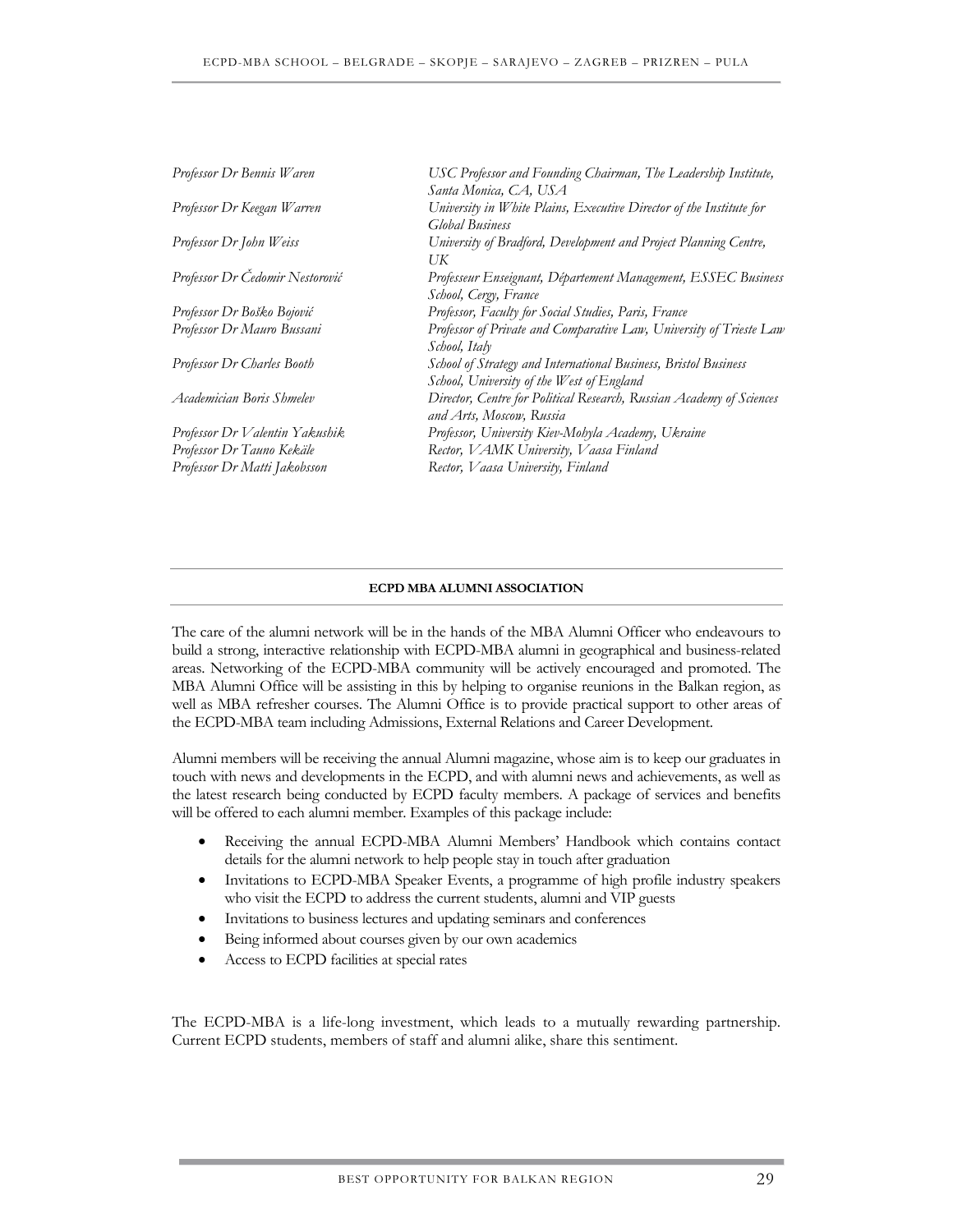

#### **ADMISSIONS CRITERIA**

ECPD values quality and is rigorous with its selection criteria for its students. We are looking for students who will bring something extra to the programme, people who will ultimately be ambassadors for the ECPD-MBA and, hence, people upon whom we will be proud to bestow the ECPD-MBA.

#### **ADMISSION STANDARDS**

At the ECPD, some modules of MBA program are taught in English.

Given the demand for a successful business career, the ECPD evaluates each applicant individually and through a personal interview. To be considered for admission an applicant must have basic knowledge of English and mathematics. Some factors, such as academic preparation, previous accomplishments, extracurricular activities, work experience, communication and interpersonal skills may be indicators for success in business and thus taken into account as contributing factors for admission criteria.

Since business requires a variety of skills, these extracurricular activities have also relevant consideration for admission to the MBA program. The ECPD desires students who have excelled in diverse areas, who are actively involved in a variety of organizations and activities, and who have had exposure to the business world.

Important criteria used for evaluating applicants are the letters of recommendations and performance during the personal interview conducted with each student prior to admission.

The ECPD seeks potentially successful students who are involved, committed and responsible.

Efforts are made to enrol students with diverse cultural, ethnic, religious and geographical backgrounds. It is the policy of the ECPD to provide equal opportunities to all prospective and current members of the student body, faculty and staff on the basis of individual qualifications and merit without regard to race, sex, religion, colour, age, handicap, or national origin.

#### **ENTRY CRITERIA**

- A university degree or equivalent classification awarded by an approved academic institution or a final qualification of a professional body acceptable to the ECPD University of Peace
- A minimum of one year post-qualification full-time business experience. Exceptionally, applicants with less than one year of full-time business experience will be considered for the programme. Their acceptance will be conditional on their high academic achievements and the potential future benefit to the programme.
- All applicants are strongly encouraged to take the Graduate Management Admissions Test (GMAT), and it is compulsory for those who do not fully meet our academic and work experience criteria.
- All applicants must achieve a score of at least 7 in the British Council's IELTS test, or 250 in the computer-based TOEFL (600 in the written test) by the end of the first year programme. An applicant who did not achieve required standard will not be allowed to continue the ECPD-MBA programme.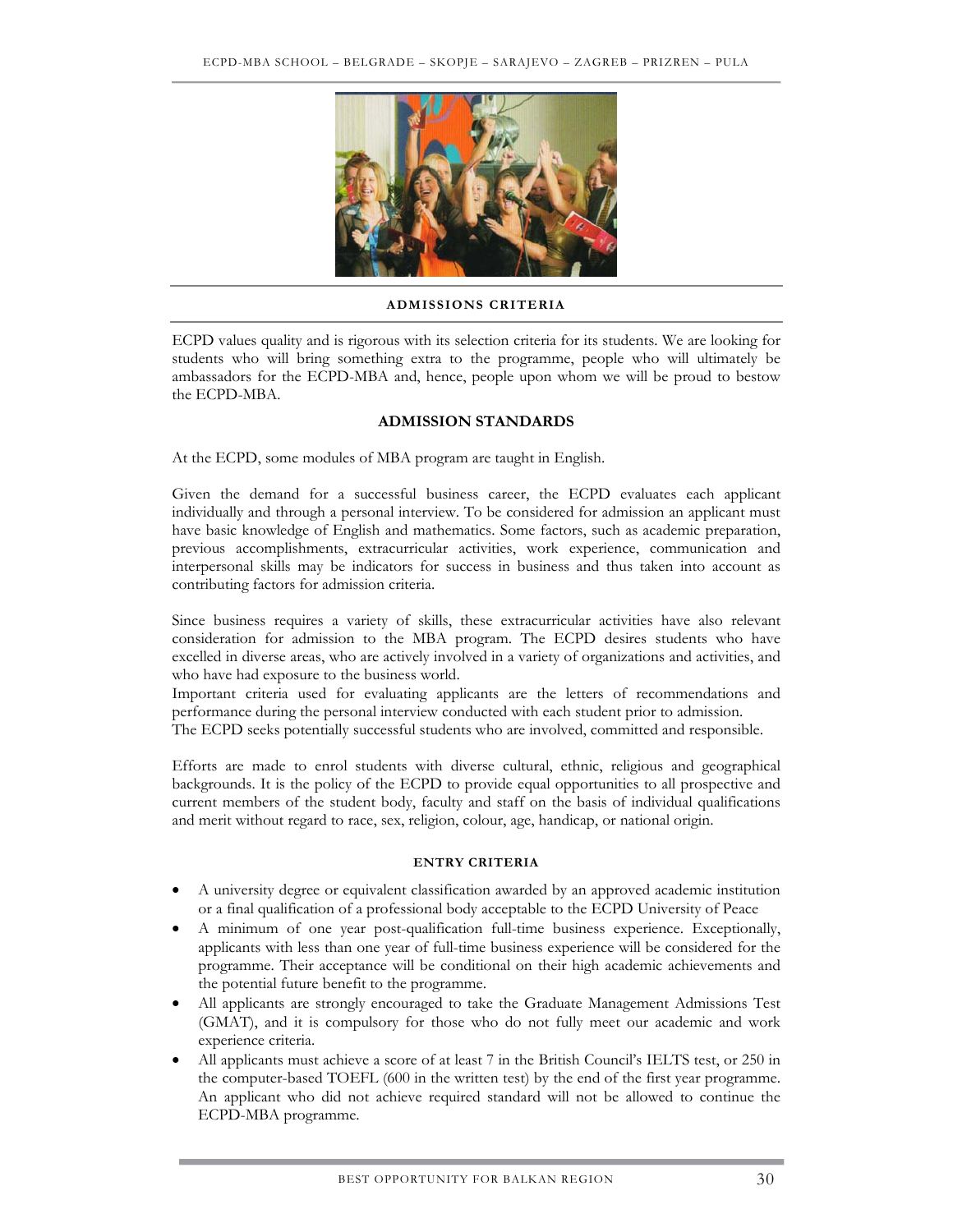

**AGE AND EXPERIENCE** 

Our MBA is a post-experience qualification designed for participants who have full-time business experience. The ECPD-MBA is not aimed at recent graduates seeking a fast track route into management.

An ECPD-MBA is a demanding programme of study, requiring students to demonstrate abilities across a range of management disciplines. Although we expect applicants to hold a university degree with a high grade point average, we believe that experience, motivation and commitment are just as important. For this reason candidates who do not have high grades but who have gained valuable business experience that will enable them to contribute effectively to the group, are welcome to apply. Such candidates will however be required to take the General Management Admissions Test (GMAT).

When evaluating students' work experience, in addition to fulfilling the minimum requirement of three years' full-time business experience, we look at both their career history and future potential. In terms of past experience, we are seeking evidence that, even if students have not held a formal management post, they have worked in a meaningful organisational capacity and assumed decision-making, budget or project management responsibilities. We also look at their career progression to date, and evidence of increasing responsibility, the contribution they have made to their organisation(s), and future senior management potential.

Exceptionally, we may consider applications from candidates who do not fulfil all of the above criteria but who can convince us that they will bring exceptional value to the ECPD-MBA programme and will enhance the MBA experience of their fellow students. All cases are assessed on an individual basis and rigorous quality assessments are applied.

#### **GMAT**

The General Management Admissions Test is a computer-adaptive test which assesses the aptitude of applicants for advanced management studies and measures verbal, quantitative and analytical writing skills. The test is marked on a scale from 200 to 800. We look for a good balance between scores on the numerical, written and verbal test components, and evaluate each candidate's score alongside all other elements of the application in assessing their suitability for our programme. Further details are included in our application form.

#### **APPLICATION PROCEDURE**

The Admissions Office has a rolling admissions process, which means that we evaluate applications in the order of their receipt. Applications are considered to be complete only after all supporting documents and test scores have been received. The Admissions Office will inform applicants if information is missing, and it is the responsibility of each applicant to ensure that any missing documents are provided promptly.

The official closing date for applications is 1st August of the year of entry to the programme. Applications received after 1st August will only be reviewed if space is available.

To process an application, we need: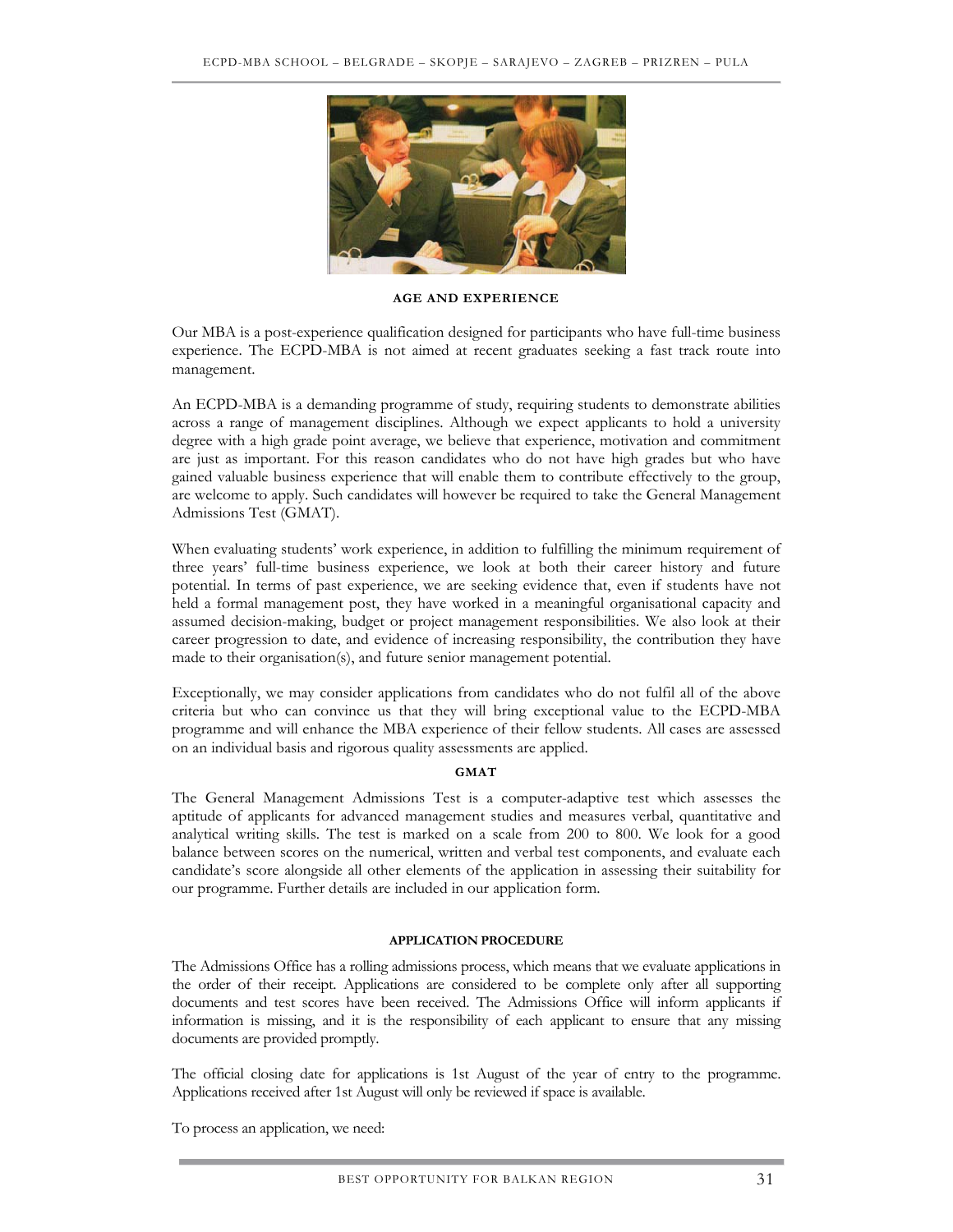- A completed and signed application form
- Personal recommendation forms from two independent referees. We normally require one academic and one employment-related reference. Students' academic reference should preferably be from a member of academic staff at the last academic institution they attended, who is suitably placed to comment on their academic ability. Wherever possible, their work-related reference should be from their immediate supervisor in their current or most recent employment. However, an academic reference may not be realistic in the case of candidates who have been out of higher education for a substantial period of time (usually at least ten years), and in such instances two employment-related references are an acceptable substitute
- The score report from the GMAT, or the date when the test is scheduled
- An evidence of an adequate command in English language
- An authorised copy of degree certificate(s) and transcript(s)
- Curriculum Vitae (CV) detailing relevant educational and professional experience
- A  $€50$  application fee.

Potential candidates who are attracted by what the ECPD-MBA has to offer but who are unsure about their eligibility for our programme and whether it is the right course for them, are invited to contact the Admissions Manager for an informal discussion. Those who do not yet meet the admissions criteria for our MBA programme but would like to study for a postgraduate management qualification at ECPD may wish to consider one of our MA in Management degrees. A brochure can be supplied on request and further information is also available on our website www.ecpd.org.net. To apply for the ECPD-MBA the application form provided in this brochure should be used.

#### **OPEN DAYS AND INTERVIEWS**

#### **Admissions Committee**

The Admissions Committee is composed of the MBA Director, and two professors. It is the responsibility of the committee to study, evaluate all applications, and finalize the acceptance for admissions. The committee does not have to justify its decisions. The decision of the committee will be communicated to the applicant in writing by the MBA Director.

#### **Application Form**

The Application Form is attached herewith. It can also be obtained from:

The ECPD-MBA Admissions Office Terazije 41, 11000 Belgrade, Serbia Tel: + 381 11 3246 041, Fax: + 381 11 3240 673 Email: ecpd@eunet.rs Website: www.ecpd.org.rs & www.ecpdorg.net

Applicants are advised to answer all questions contained in the Application Form. In case applicants may wish to add personal information they may do so by providing additional pages. When the application and all required documents are available, the application will be reviewed and acted upon by the Admissions Committee.

Each year between May and July, we hold an Open/Interview Day at ECPD in Belgrade, Novi Sad, Podgorica, Skopje, Prizren, Sarajevo Banja Luka, Zagreb and Ljubljana. Full details can be found in any of our offices above and on our web-site www.ecpd.org.yu. The day typically includes a presentation on the programme by the Programme Director, a mini lecture given by an ECPD-faculty member, and informal discussion with potential applicant. These do not form part of the selection procedure but are simply designed as 'taster' sessions to give a deeper insight into the ECPD-MBA programme. There is also the opportunity to meet faculty members and current students over an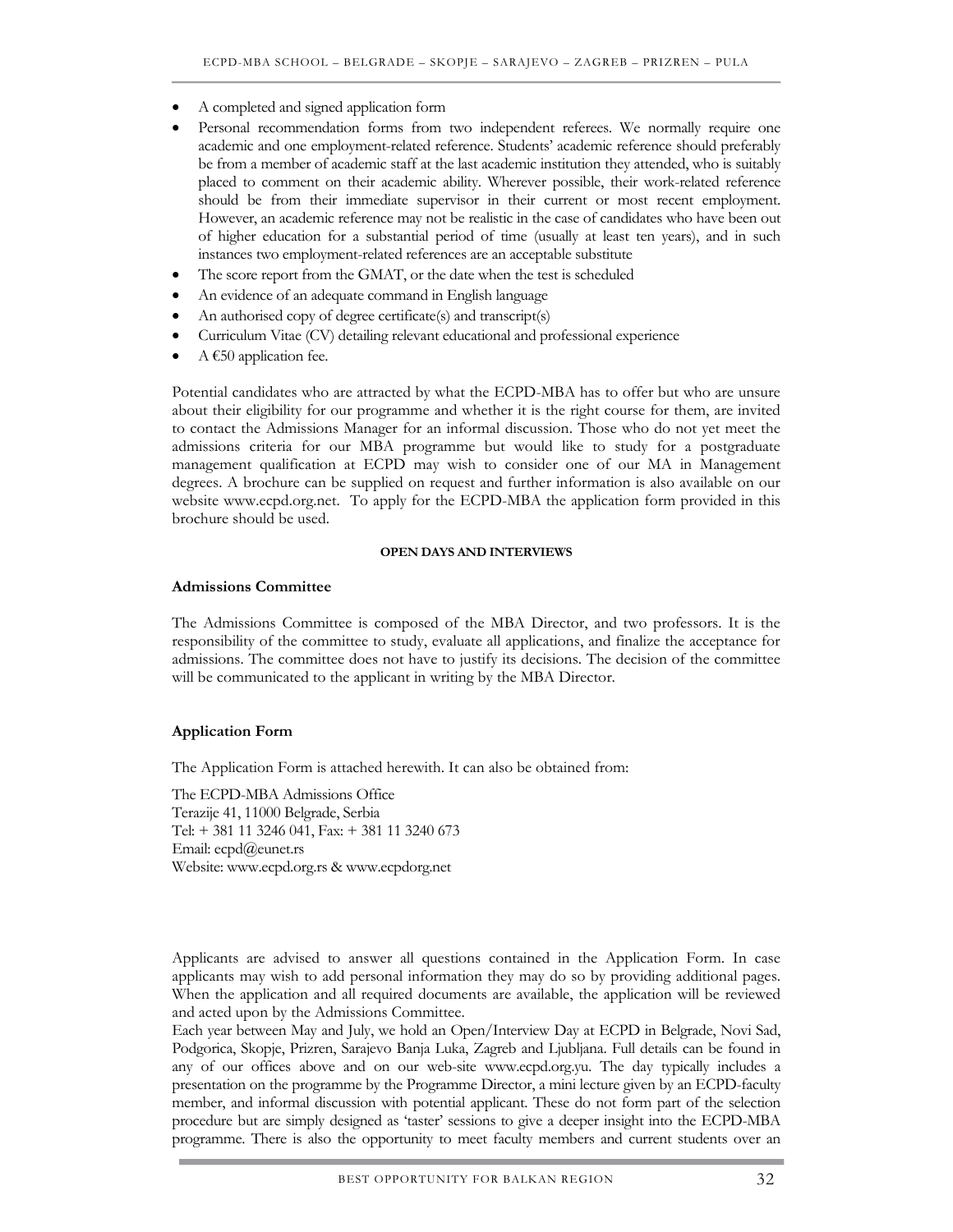informal buffet lunch. These days can be used as informational sessions only, to find out more about the programme, or they can be combined with a formal interview.

Candidates who, on the basis of their application, appear to meet our criteria, are invited to ECPD for a formal interview if they are resident in, or are able to visit Belgrade. For those who are unable to attend one of our scheduled Open Days, an interview can be arranged at the ECPD office in Belgrade, or ECPD regional Centre. The selection interview lasts around 45 minutes to an hour and is conducted by a member of the MBA Admissions Committee.

Applicants who are unable either to visit ECPD for interview or be interviewed in one of the Open Day sessions are selected on the basis of their application, references, GMAT score, and English proficiency.

#### **MBA TUITION FEES**

Tuition fee for the complete part-time two years ECPD-MBA programme is €9,900. The fee can be paid in instalments at the beginning of each semester. Application Fee 50 Euro due with the Application Form.

Textbooks and course material are included in tuition fee. Admission application, guidance and examinations on master thesis or final project are included in tuition fee, too.

#### **Other Fees**

| Repeated module      | 150 Euro due 3 weeks before course starts |
|----------------------|-------------------------------------------|
| Repeated examination | 100 Euro due 3 weeks before examination   |
| Additional module    | 150 Euro due 3 weeks before course starts |

Tuition and other charges at the ECPD are established at the minimum permissible levels. The ECPD reserves the right to change any of the conditions stated hereafter. Tuition is payable in advance as described below unless special arrangements are made for deferred payments. Registration is completed when the invoice has been settled. Prices are quoted in Euros

#### **Late Fees**

Students are responsible for payment in full of all tuition fees due on or before the dates set forth by the ECPD. Registration cannot be completed, and student cannot be admitted to class unless satisfactory payment is made at the appropriate time. If a student registers for a course after the first day of the quarter, a late registration fee will be charged: Bar the student from classes or examinations, Suspend the student, and Withhold transcripts and diploma.

#### **Refund Policy**

The Application fee is not refundable.

Tuition is refundable according to the following policy:

- If the student requests a tuition refund before the term begins, tuition will be fully refunded (100% refund);
- If the student requests a refund for a registered module after the 1st week of the term but before the end of the second week, 100% of the paid tuition will still be refunded;
- If the student requests a refund for a registered module after two weeks but before the end of the fourth week of the term, then 80% of the paid tuition will be refunded;
- If the student requests a refund for a registered module after the fourth week but before the end of the fifth week of the term, then 60% of the paid tuition will be refunded;
- After the fifth week through the end of the term no tuition refunds will be issued.

Refunds are calculated from the last day of attendance and made within 30 days of that date. A written notification of withdrawal is not required as a condition of making refunds. Accident or sudden and serious illness may be the basis for a partial credit of tuition, even where the normal